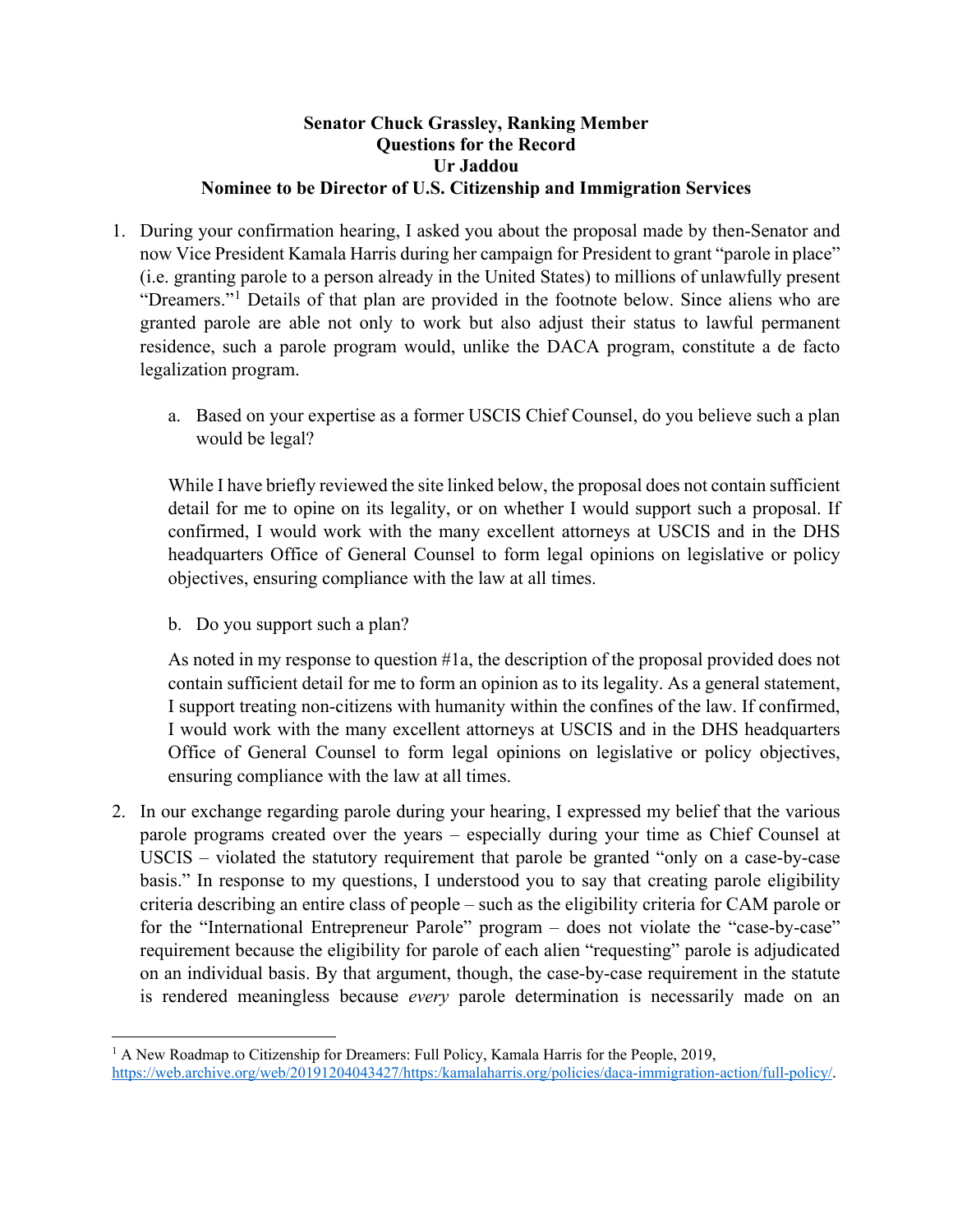individual basis. Please clarify your defense of how these class-based parole programs do not violate the statutory case-by-case requirement.

It is my understanding of the law that the parole authority granted to the Secretary of Homeland Security by Congress is broad. It provides discretion to the Secretary with regard to which criteria he may use to determine on a case-by-case basis what constitutes "urgent humanitarian reasons" or a "significant public benefit." Certain USCIS programs set forth guidance on who may be appropriately considered for parole based on urgent humanitarian reasons or significant public benefit. Nonetheless, an applicant must still submit a form, supported by evidence, and an adjudicator must still individually determine on a case-by-case basis whether that applicant satisfies the urgent humanitarian reason or significant public benefit and merits a favorable exercise of discretion. If confirmed, I will seek briefings from USCIS experts to ensure that my understanding of the applicable law, policy, and administration of parole are up to date, and commit to ensuring that USCIS continues to comply with all legal requirements.

3. During your hearing, Senator Blumenthal asked you if you would consider, as a means to alleviate the backlog of immigrant visa cases, granting parole to the children and spouses of people with approved immigrant petitions. Congress has established caps on the number of persons who may be admitted as immigrants each year, and parole programs like the one proposed by Senator Blumenthal, or like the Haitian Family Reunification Parole Program, that effectively allow people to immigrate to the United States years before an immigrant visa is actually available for them undermine the immigration regime established by Congress. If immigrant visa availability or visa processing wait times have become unreasonable, it is for *Congress* to address the issue if it chooses to do so, not the Executive. Please explain to me why you believe paroling potentially hundreds of thousands of people into the United States years before the law prescribes that they may be admitted as immigrants does not undermine the immigration regime established by Congress.

. In response to Senator Blumenthal's question, I stated that if confirmed, I would be happy to take a look at the legislative or policy objective he mentioned, and that consideration of such a proposal "would require reviewing the parole provision with regard to the individuals [he was] mentioning, and to determine whether the law allows for such facts." If confirmed, I will work with Congress to provide technical assistance in much the same manner as I laid out in my response to Senator Blumenthal: transparently, expeditiously, and ensuring that any such assistance comports with applicable law.

4. Is it appropriate to use parole to allow entry into the United States of a class of people meeting pre-established eligibility criteria to do something already covered by an existing visa classification, or by a bill that has not passed Congress? I note that you criticized the Trump Administration for using executive authority under section 212(f) of the INA to, in your opinion, effectively implement restrictions on the admission of immigrants that were part of an immigration reform bill that was considered but not passed by Congress.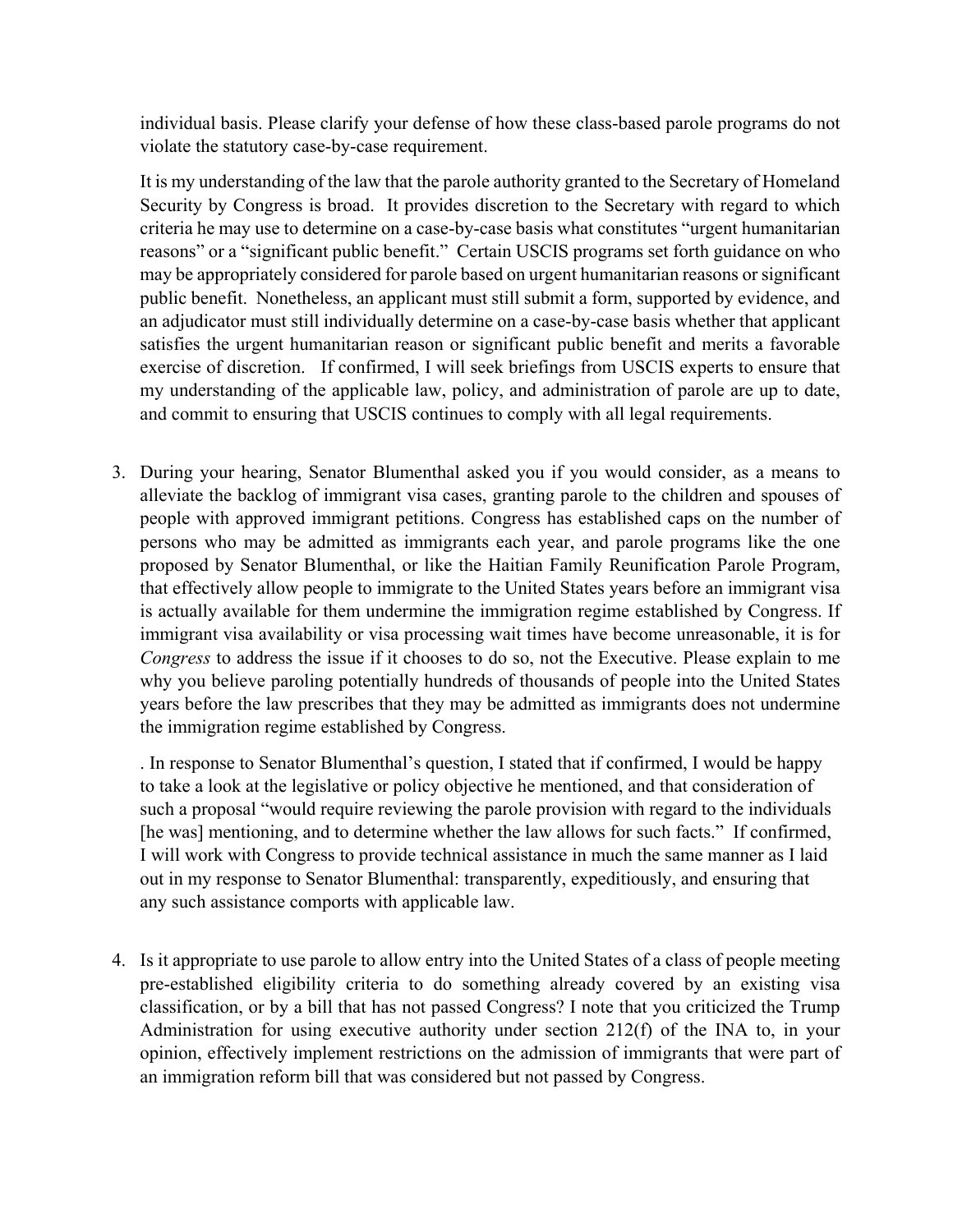As I noted in my response to question 2 above, it is my understanding that the parole authority granted to the Secretary of Homeland Security by Congress is broad, and provides discretion to the Secretary on which criteria he may use to determine, on a case-by-case basis, what constitutes "urgent humanitarian reasons" or a "significant public benefit." With that said, I understand your question regarding whether having been considered for statutory relief by Congress, even if the bill was not passed, can appropriately serve as a sole criterion for granting parole. If confirmed, it will be my responsibility to administer our nation's immigration system consistent with applicable laws—not those merely considered, but not passed, by Congress.

5. The Biden Administration has announced it is restarting the Central American Minors, or "CAM," program. When it was in effect during the Obama Administration, the approval rate for refugee applications under CAM was reportedly only around 25%. With such a low percentage found to be actual refugees from persecution, how do you expect the CAM refugee program to have any effect at all in reducing migrant pressure on the southwest border?

As I understand it, tthe Central American Minors program existed for fewer than three years, and was terminated before Congress, the Department of State, and USCIS had sufficient time to measure its effectiveness and make needed improvements. If confirmed, I would seek to understand how the previous version of the CAM program worked and what resources it was provided, and whether there are ways it could be made more effective.

With that said, no single program is going to provide a solution to address irregular migration to our southern border. Instead, a multi-pronged strategy is required. Such a strategy should include, but not be limited to, expanding and providing safe, legal pathways to enter the United States and addressing the root causes of migration in order to reduce the incentive to make the dangerous journey to the U.S. southern border.

- 6. In normal circumstances, asylum seekers apprehended at the southwest border are screened for credible fear of persecution by USCIS and then, if they are found to have a credible fear, are issued a Notice to Appear in immigration court to have their full claim adjudicated by an immigration judge.
	- a. Do you believe that USCIS should be adjudicating in their entirety the asylum claims of aliens apprehended at the southwest border and that the immigration courts should be removed from the process?

I have not reviewed in depth proposals that would shift adjudication of asylum claims from the DOJ Executive Office for Immigration Review (immigration courts) to USCIS asylum officers. I have said a number of times that a functioning immigration system is one in which those applicants who are eligible for benefits receive them expeditiously, while those who are not eligible are expeditiously denied.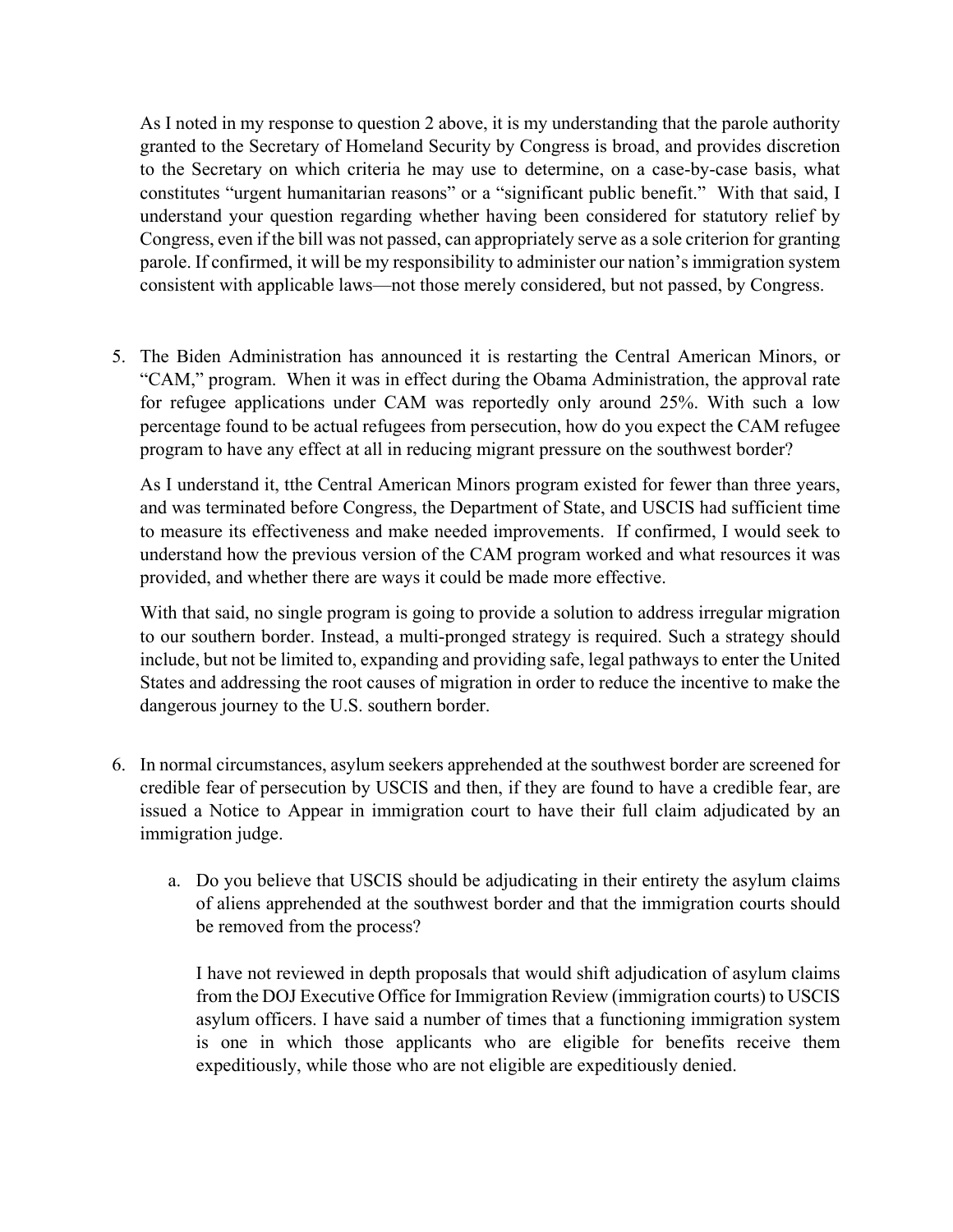If confirmed, I would prioritize working with Congress and the Administration to understand and assess proposals to modify adjudication of asylum claims, while ensuring that such claims are adjudicated in a fair and efficient manner, consistent with the law.

b. If so, where would the asylum seeker be detained during the potentially months-long process of adjudicating their asylum claim?

As I stated in my response to the previous question, I have not reviewed in depth proposals relating to shifting responsibility for asylum adjudications from EOIR to USCIS. USCIS has no role in detention decisions. The question on whether to detain an asylum seeker would be made by Immigration and Customs Enforcement, not USCIS.

- 7. In your opinion, as a former USCIS Chief Counsel:
	- a. Is fleeing generalized crime a ground for asylum?
	- b. Is fleeing poverty a ground for asylum?
	- c. Is fleeing the alleged effects of climate change a ground for asylum?
	- d. Is domestic abuse a ground for asylum?

Under the Immigration and Nationality Act, it is my understanding that asylum claims are adjudicated on a case-by-case basis, taking into consideration the totality of the facts in each case. I am aware of the complexity surrounding the statute and case law on this subject, particularly in the last few years when many changes were made. Because it has been four years since I have carefully studied this area of law, if confirmed, I would work with agency lawyers to fully understand this complex area of law. With that said, it is my understanding that depending on the facts of the case, someone who has been a victim of domestic abuse may qualify for asylum. Generally, fleeing generalized violence, environmental factors, and poverty alone are not grounds for asylum, but such conditions could be, and often are, experienced in tandem with conditions that do qualify.

8. In your opinion as a former USCIS Chief Counsel, is a "safe third" country, for purposes of section 208 of the Immigration and Nationality Act, a country where the alien is safe from persecution from the government, or safe from crime and/or poverty generally?

Section 208 of the Immigration and Nationality Act defines the term "safe third country" as applying to countries in which an asylum applicant's life or freedom are not threatened on account of a number of factors -- "race, religion, nationality, membership in a particular social group, or political opinion." The country in question must also provide for a "full and fair procedure for determining a claim to asylum or equivalent temporary protection." If confirmed, and if involved with this question as Director of USCIS, I would apply this law to the facts of each individual country in question, after consultation with agency and other Administration legal and policy experts, to determine if it is a "safe third country."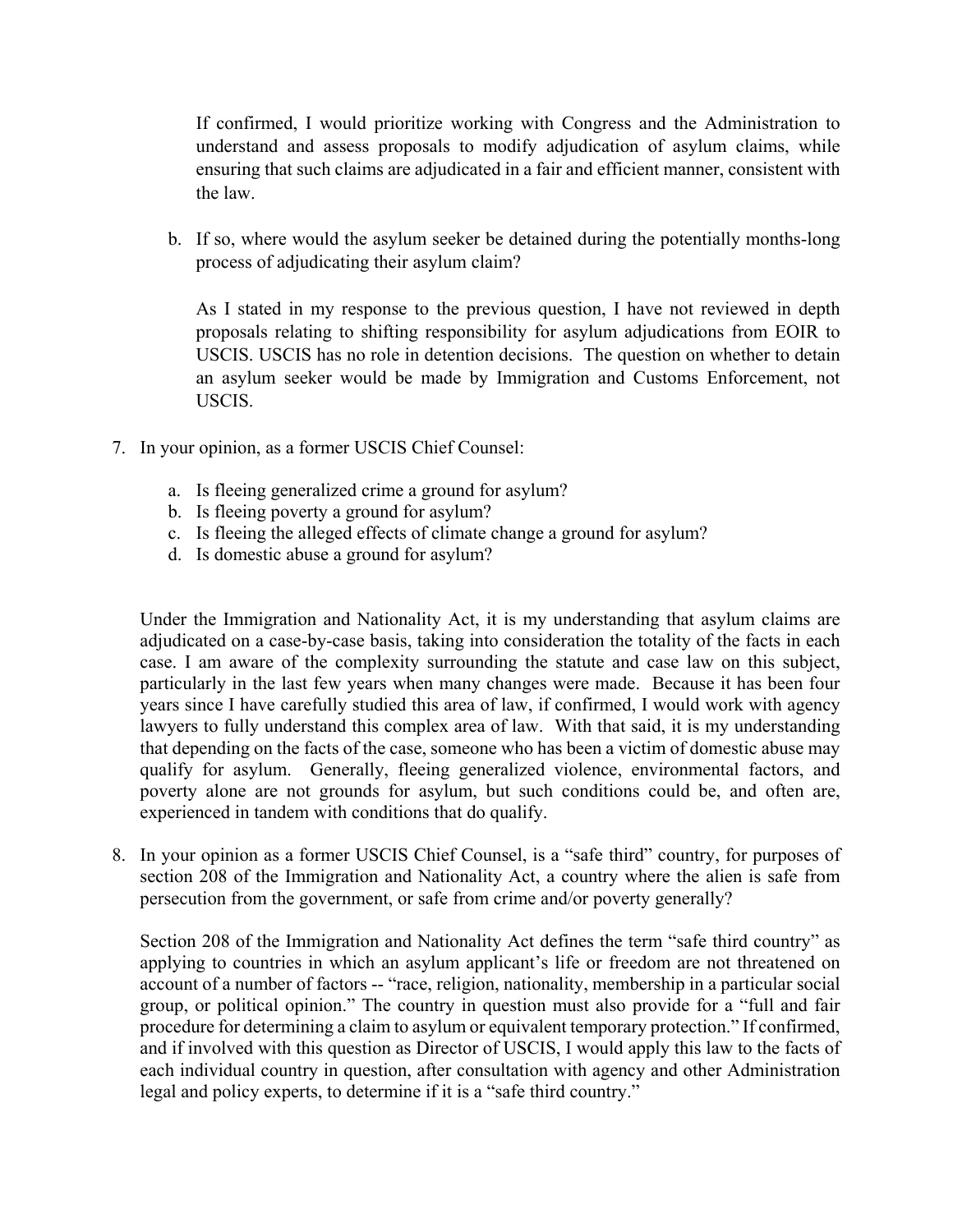9. Should DHS remove an unaccompanied minor who is denied asylum and is the subject of a final order of removal?

Under the law, it is my understanding that unaccompanied children are allowed to apply for asylum before a USCIS asylum officer in a non-adversarial, age-appropriate interview. If an unaccompanied child is denied asylum, he or she is referred to an immigration judge for further consideration. USCIS has no role in removal decisions. The question on whether to remove unaccompanied children with final orders of removal would be made by Immigration and Customs Enforcement, not USCIS.

10. Should DHS remove the members of a family group who are denied asylum and are the subject of final orders of removal?

As stated in question #9, USCIS has no role in removal decisions. The question on whether to remove members of a family group with final orders of removal would be made by Immigration and Customs Enforcement, not USCIS.

11. Do you support changing the screening requirements for refugees?

To ensure the integrity of all of our immigration programs, effective and robust security vetting procedures are necessary. I support the ongoing review of these protocols, including those required for refugee applicants, to ensure that screening requirements continue to be effective in detecting national security concerns and fraud. If confirmed, I am also committed to working with our vetting partners to support greater efficiencies in and other improvements to those processes.

12. Should the refugee ceiling be set at a level greater than the number of refugees that USCIS and the State Department could reasonably be expected to screen and process in a given year?

While USCIS resources are finite, it is my belief as a private citizen that setting an aspirational refugee ceiling as a goal, rather than a benchmark that will necessarily be met, demonstrates the United States' commitment to global leadership, and is consistent with the welcoming values set out at our country's founding. While the President, and not the Director of USCIS, sets the refugee ceiling each year, if confirmed, I look forward to working with the President and with Congress to carry out USCIS' statutory duties as they relate to refugee admissions.

13. Do you believe a country should maintain its Temporary Protected Status (TPS) designation if its nationals are regularly being removed by DHS to that country?

In general, it is my understanding that the Secretary of Homeland Security may, in his discretion, designate a foreign country for TPS if conditions described in section 244 of the Immigration and Nationality Act (INA) are met and must extend a TPS designation if those conditions continue to be met. At the same time, enforcement priorities and other individual circumstances may lead the Secretary to remove individuals to such a country under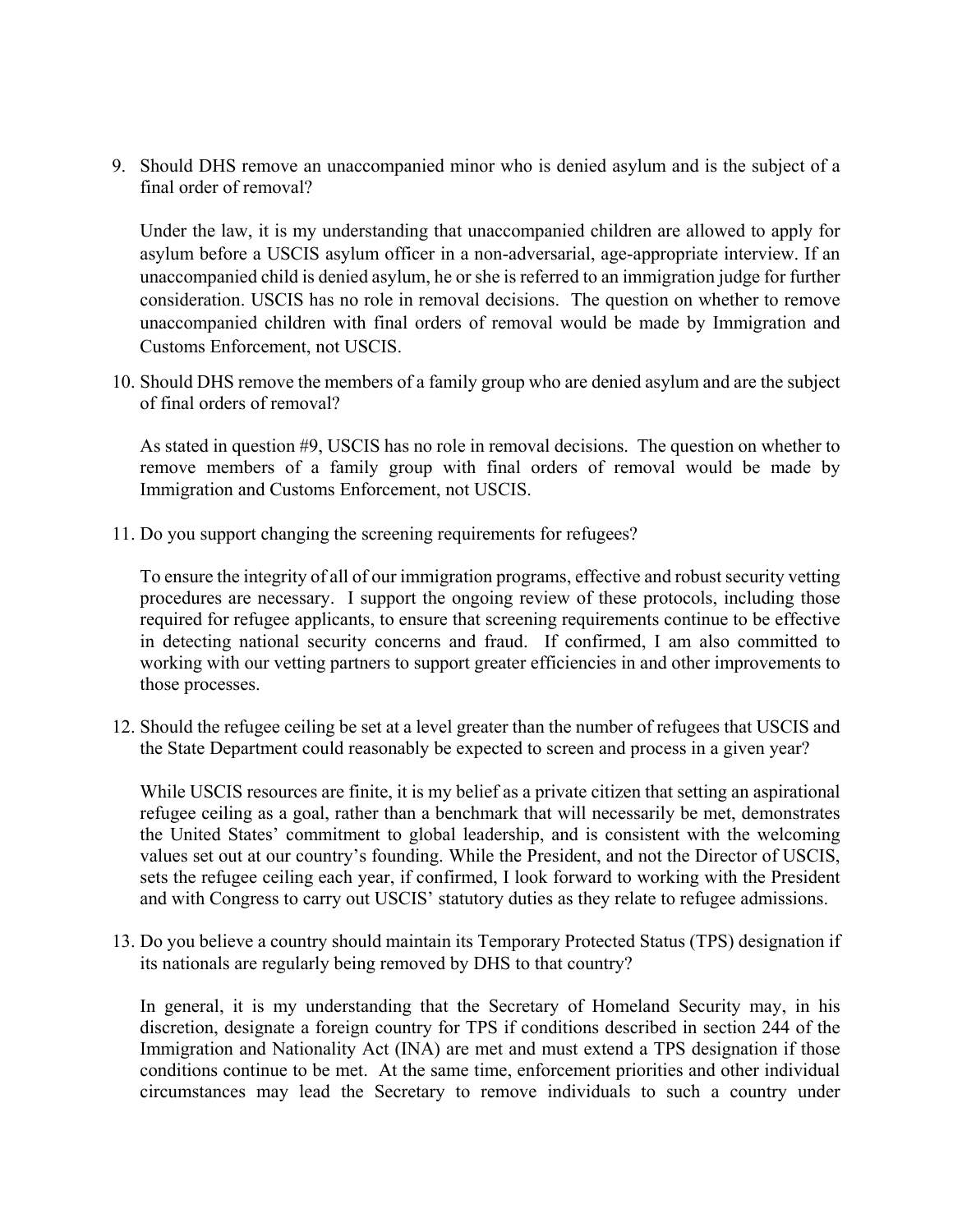immigration enforcement authorities in other parts of the INA. It is my understanding that the law generally does not mandate that these different authorities be administered in a mutually exclusive manner.

14. Should TPS be granted to someone who has been living illegally in the U.S. for years before the TPS-creating event and who states they have no intention of ever returning to live in their country?

It is my understanding that under current law, an individual can apply for TPS if they are a national of a country designated for TPS, or a person without nationality who last habitually resided in the designated country, and they meet other certain criteria. The law does not require lack of intent to live in the U.S., nor does it limit the length of residence in the U.S. prior to a designation being made.

15. In 2020 you said the Title 42 order is turning away "people who are leaving their home countries to come to the United States … escaping more than sickness. … People are fleeing from kidnapping, rape, murder. Things where, if they go bad, it may be life-or-death." Do you agree with the Biden Administration's continued use of Title 42 to expel persons apprehended at the southwest border?

Title 42 is a public health authority established by the Centers for Disease Control, not under the authority of USCIS, which authorizes the suspension of entry of persons coming from areas with a communicable disease like COVID-19. It is my understanding that the current Title 42 order includes certain exceptions to the general suspension of entry. For example, unaccompanied children are not subject to expulsion under the order, and exceptions can be made on a case-by-case basis if there are significant law enforcement, public safety, humanitarian, or public health interests. With that said, I generally defer to the Centers for Disease Control on whether travel into the United States may prevent a potential or ongoing pandemic, and will continue to do so if I am confirmed as Director of USCIS.

16. Do you agree with President Biden's suspension of entry as nonimmigrants into the United States of people who have been in India during the 14-day period preceding their entry or attempted entry into the United States?

Public health determinations such as this are made by the Centers of Disease Control; I defer to their expertise in this area.

17. When the Trump Administration published its public charge regulation you said "The public charge provision was only meant as the exception, not the rule." What did you mean by that? I can tell you as a conferee in 1996 when we reviewed the public charge issue, we in Congress did not intend it to be the exception. How do *you* define "public charge"?

It is my understanding that the public charge provision under 212(a)(4) of the Immigration and Nationality Act is one ground of inadmissibility for foreign nationals who, but for this provision, may be admissible. For example, if the government decides that a foreign national family member is likely to become dependent on certain public benefits for subsistence in the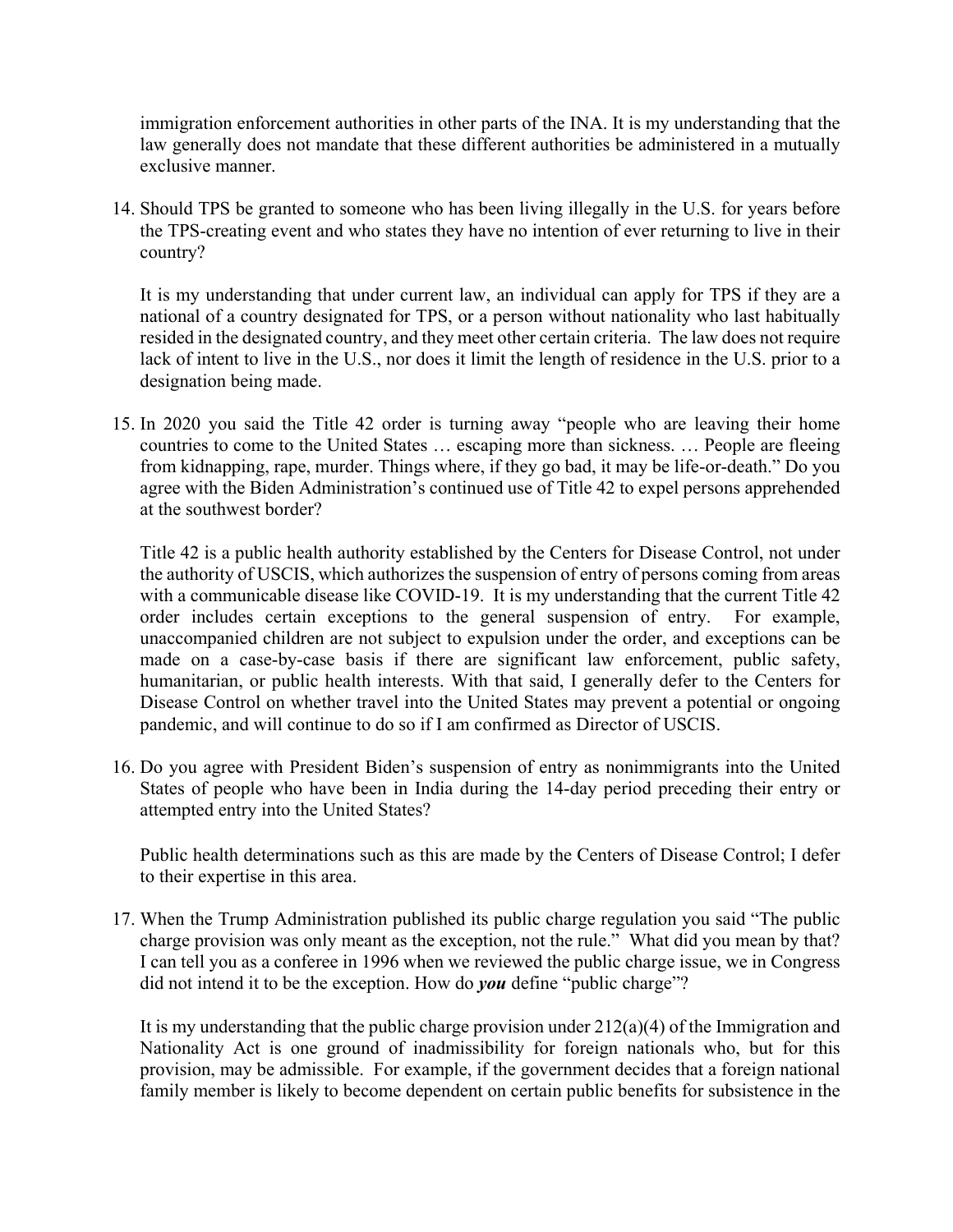future, the public charge provision may bar a U.S. citizen or lawful permanent resident from reuniting with close family members, such as a spouse, in the United States. Under current policy, such public benefits include cash assistance for income maintenance and institutionalization for long-term care at government expense.

18. Do you consider fraud investigations to be a permissible use of USCIS fee funds?

Like the majority of USCIS directorates and program offices, FDNS has been funded through the Immigration Examinations Fee Account since its creation in 2004. FDNS is the USCIS component responsible for leading agency efforts aimed at detecting those who seek to exploit or abuse our nation's immigration system. FDNS does this by providing guidance, operational support, and oversight to programs and activities relating to national security, public safety, fraud detection and deterrence, and information sharing. FDNS Immigration Officers are posted in USCIS Service Centers, Regional Offices, District Offices, Field Offices, and Asylum Offices across the United States.

- 19. The Historical Fingerprint Enrollment ("HFE") Program was implemented by DHS as a result of a 2016 OIG Report, and a follow-up report in 2017, in which the OIG identified a population of thousands of cases in which an alien ordered removed was granted citizenship under a false identity due to the lack of digital biometrics. In 2017, USCIS established an HFE Unit to identify and investigate these cases. The team presents cases to the Department of Justice for civil denaturalization where it determines that the subjects used multiple identities to procure naturalization either illegally or by willful misrepresentation or concealment.
	- a. Do you believe people who were ordered removed years ago but who subsequently obtained U.S. citizenship based on a false identity should be denaturalized?

I remain committed to ensuring the integrity of our immigration system. It has been more than four years since my tenure at USCIS when this issue was first being reviewed. I understand USCIS has been active on this issue over the last four years and I welcome the opportunity, if confirmed, to carefully review and assess USCIS findings and actions since 2017.

b. If confirmed as Director would you shut down the USCIS Historical Fingerprint Enrollment office that identifies fraudulent naturalization cases that have come to light as a result of the digitization of old immigration service fingerprint cards?

As stated in (a), if confirmed as Director, I commit to reviewing and assessing all programs at USCIS, including this one.

20. Will you commit to maintaining a high level of agency transparency regarding processing- and adjudication-related USCIS statistics, and to publish, at a minimum, all the same sets of statistics as were published by USCIS during the Trump Administration?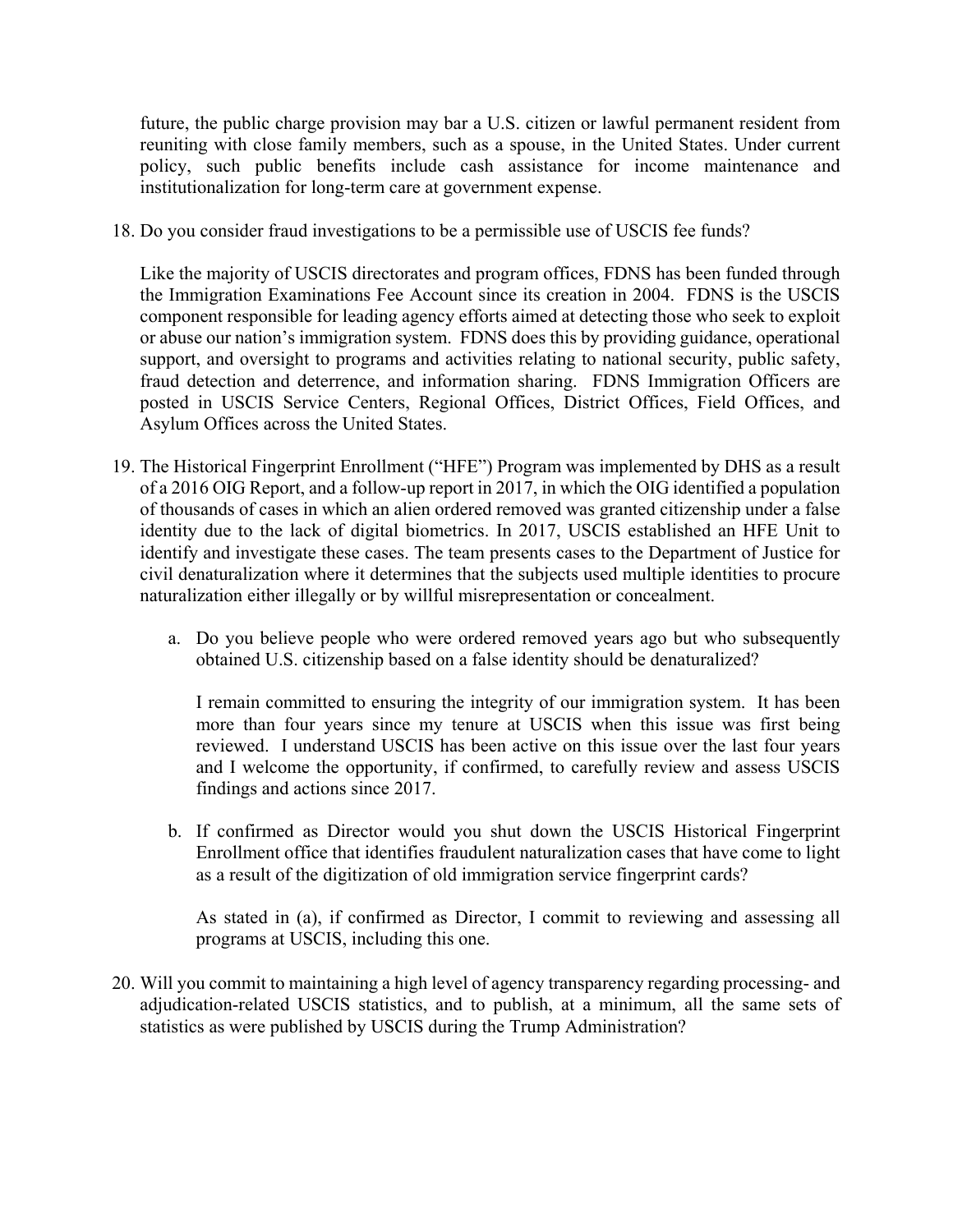If confirmed, I will ask to be briefed on all the data that is now made available on the USCIS website. I am firmly committed to providing the transparency to the American public, the Congress, and all USCIS stakeholders.

- 21. Will you commit to continue publishing, in the interest of maximum agency transparency, all the data sets that used to be published on USCIS's now-terminated Buy American, Hire American website? This includes the data sets entitled:
	- H-1B Petitions by Gender and Country of Birth;
	- Approved H-1B Petitions by Employer;
	- Nonimmigrant Worker Petitions by Case Status and Request for Evidence (RFE);
	- H-1B Quarterly Request for Evidence (RFE) FY2015-FY20xx Top 30 Employers;
	- Form I-765, Application for Employment Authorization, Eligibility Category and Filing Type;
	- I-765 Applicants for Employment Authorization for H-4 Non-Immigrants by Gender and by Country of Birth FY 2015-2018; and
	- Approved L-1 Petitions by Employer.

I will review these data sets to better understand which are already made available on the USCIS website. I am firmly committed to providing transparency to the American public, the Congress, and all USCIS stakeholders.

22. Will you commit to maintaining the "H-1B Data Hub" on the USCIS website?

I am firmly committed to providing transparency to the American public, the Congress, and all USCIS stakeholders. I look forward to being briefed on the H-1B Data Hub.

23. As Director, is there any immigration interest group that you would refuse to meet with?

If confirmed, consistent with my obligations as Director of USCIS, I will be open to meeting with all immigration stakeholders focused on helping USCIS achieve its mission.

24. If confirmed, do you plan to select a career official to be USCIS Deputy?

In my previous role as Chief Counsel, I worked closely with dozens – if not hundreds – of career public servants who were deeply committed to helping USCIS achieve its mission. I have deep respect for their knowledge and expertise. If confirmed, I plan to meet with all leadership, including career leadership, to develop plans for senior leadership of USCIS after being briefed on current agency operations.

25. Do you consider the issuance of a Notice to Appear to be an appropriate function of USCIS?

Yes.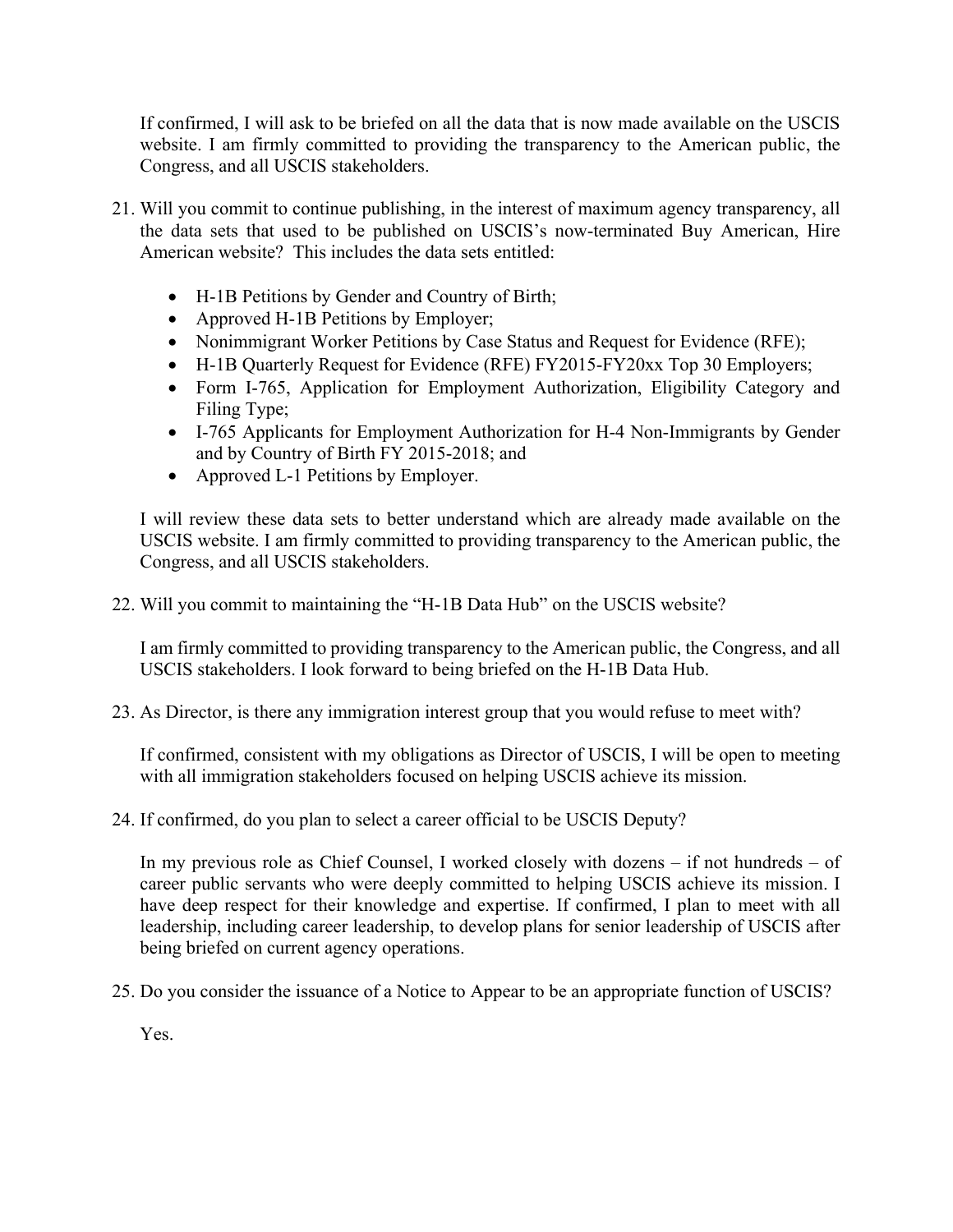26. If USCIS denies an immigration benefit applied for by someone who is present in violation of their immigration status, should USCIS issue that person a Notice to Appear in immigration court?

This is a complex issue that must be reviewed together with ICE which holds responsibility for ensuring that Notices to Appear that are issued will be properly filed with the immigration court. If confirmed, I would work with ICE to fulfill USCIS' responsibilities in this area.

- 27. In December 2015, while you were Chief Counsel at USCIS, the FBI reportedly received a tip that Enrique Marquez and his wife, who were suspected of having supplied weapons to the San Bernardino killers, Syed Farook and Tashfeen Malik, were scheduled to attend an immigrationrelated interview at a local USCIS office on December 3, the day after the killings. When armed Homeland Security Investigations agents showed up at the office to arrest Marquez and his wife, they were initially blocked from entering by USCIS staff. Whatever protocols that prevented the USCIS office director from promptly admitting the ICE HSI agents appear to have been corrected since that time to prevent a recurrence.
	- a. Whatever current USCIS protocols may be, do you personally believe ICE HSI agents should be allowed to arrest wanted criminal aliens inside USCIS offices?

I believe in a collaborative relationship between USCIS and ICE.

b. Do you believe it is appropriate for USCIS and ICE to coordinate, prior to the arrival of an alien with an arrest warrant or related removal order at a USCIS office for a scheduled appointment, in order to effect that alien's arrest inside the USCIS office?

I believe that appropriate coordination should be made between USCIS and ICE.

- 28. In response to questioning from Senator Cruz during your confirmation hearing regarding birth tourism, you said that if the visa applicant engaged in fraud, by which I assume you meant misrepresenting the primary purpose of travel to the consular officer or inspecting officer, then that would definitely be a problem, as such fraud or misrepresentation would make the alien inadmissible. Your answer appears to sidestep the real issue, which is whether birth tourism is an appropriate B visa activity.
	- a. Do you believe that travel to the United States for the primary purpose of obtaining U.S. citizenship for a child by giving birth in the United States is an appropriate B visa activity?

If confirmed, my role as Director of USCIS would be to faithfully administer our nation's immigration laws, while taking all appropriate actions to guard against fraud and abuse. As you know, pregnant women may travel to the U.S. on a B nonimmigrant visa if, like all applicants for B visas, they meet certain requirements and pass a consular interview. The Department of State processes B visas for foreign national applicants and Customs and Border Protection makes the determination of whether to admit them at ports of entry. Neither of these duties fall under USCIS. If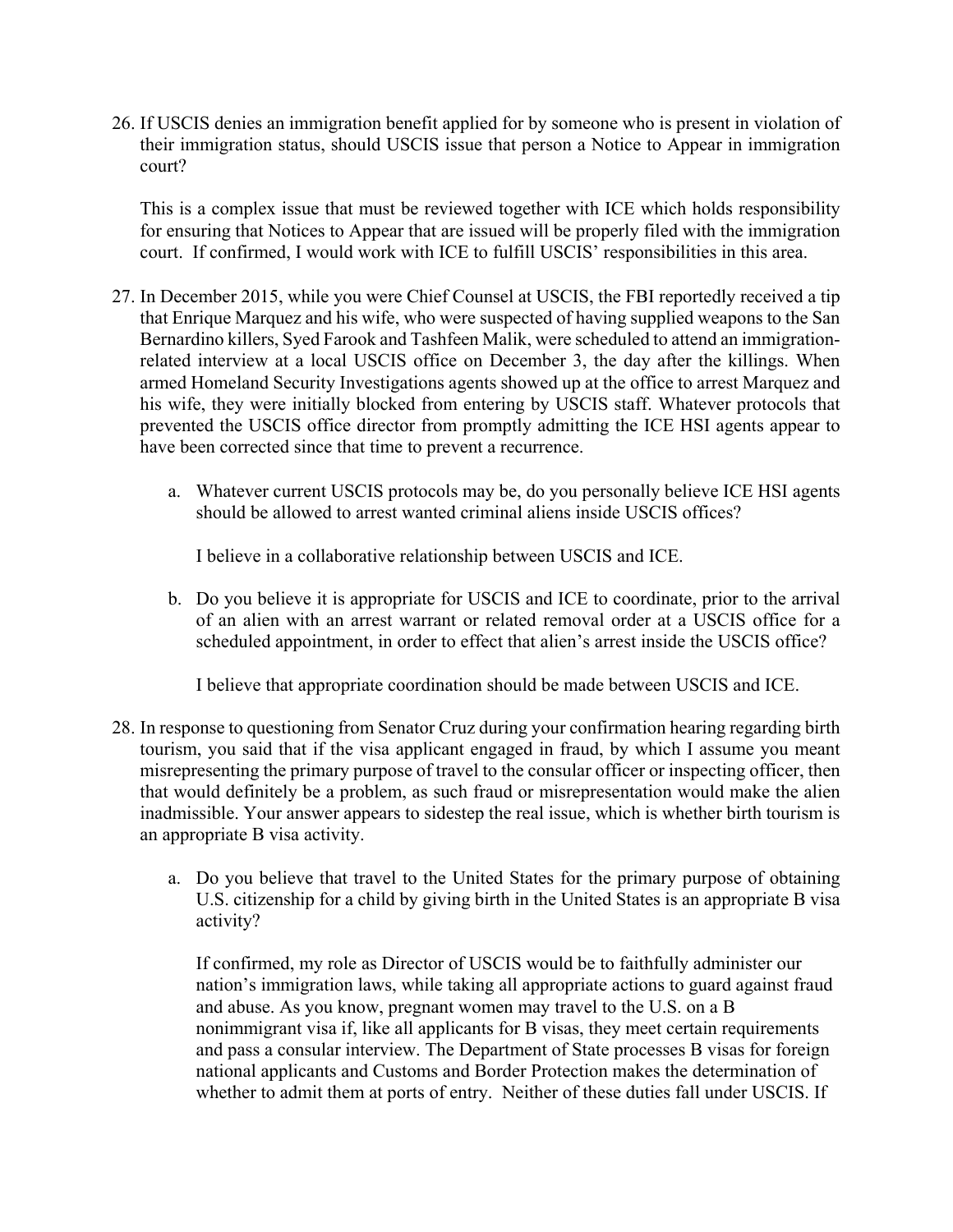the law or policy changes and this issue comes before the Director of USCIS, if confirmed, I would seek to be briefed by relevant State Department and CBP experts, and would be happy to consult with Congress on this issue.

b. If an alien openly admits to a consular officer or a CBP inspector that their primary purpose of travel to the United States is to obtain U.S. citizenship for a child by giving birth in the United States – in other words, does not misrepresent their purpose of travel – do you believe they have stated a purpose of travel that would violate the restrictions under section 101(a)(15)(B) of the Immigration and Nationality Act? If not, why not?

Please see the answer above.

29. Please explain with particularity the process by which you answered these questions.

All responses to these questions are my own. In drafting and editing these responses, I conducted my own research and requested and received assistance from appropriate personnel at the Department of Homeland Security and at U.S. Citizenship and Immigration Services, whose counsel I was free to accept or reject.

30. Do these answers reflect your true and personal views?

Yes.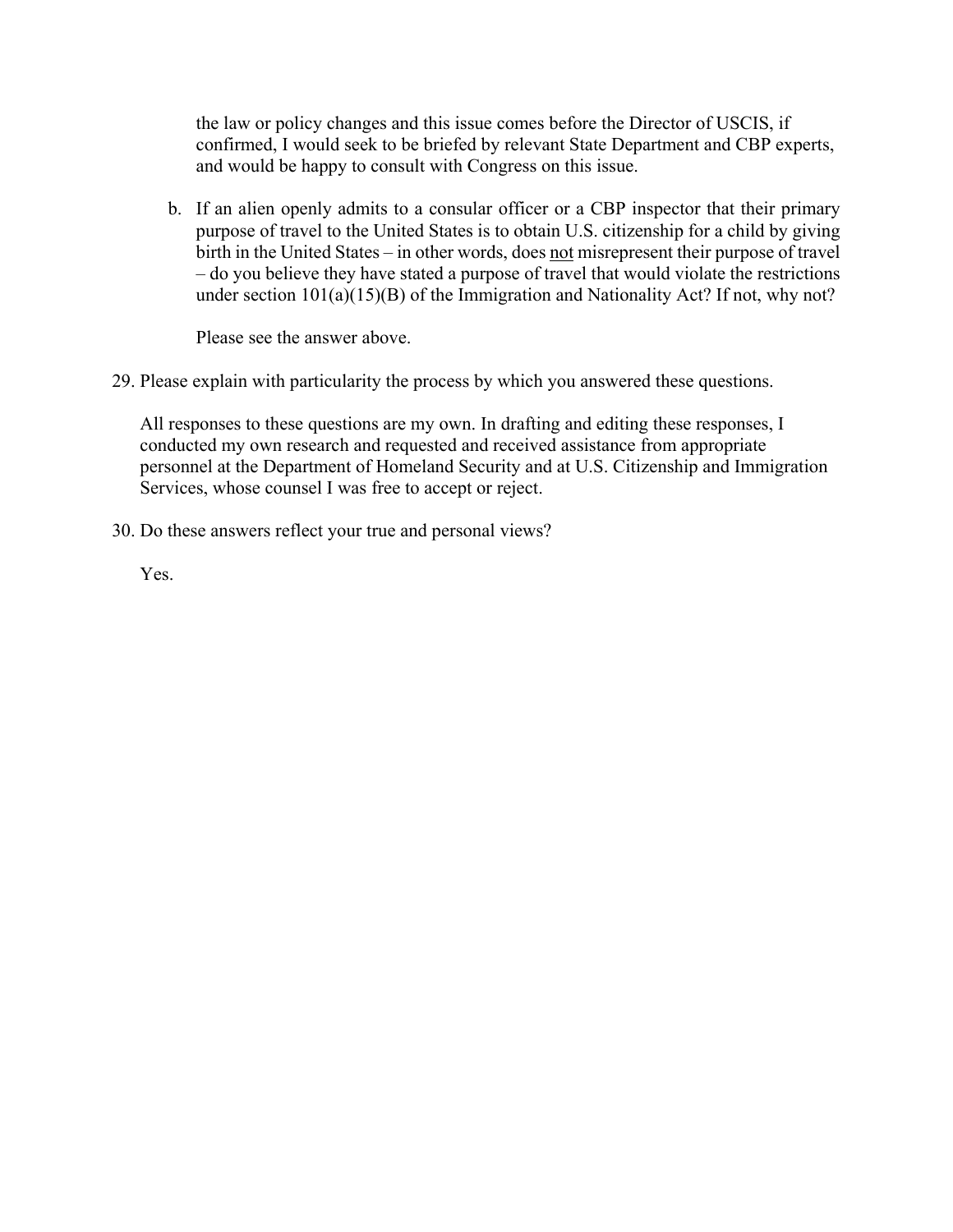#### **Senator Blackburn Questions for the Record to Ur Mendoza Jaddou Nominee to be Director of USCIS**

- 1. Birth Tourism describes the activity of foreigners who travel to the United States with the primary purpose to obtain U.S. citizenship for a child by giving birth. Birth tourists take advantage of birthright citizenship to evade immigration law and taxes and access the benefits of being a U.S. citizen without residence or contribution to our country.
	- a. Do you believe that travel to the United States for the primary purpose of obtaining U.S. citizenship for a child by giving birth is an appropriate activity under section  $101(a)(15)(B)$  of the Immigration and Nationality Act or lawful use of any nonimmigrant visa?

If confirmed, my role as Director of USCIS would be to faithfully administer our nation's immigration laws, while taking all appropriate actions to guard against fraud and abuse. As you know, pregnant women may travel to the U.S. on a B nonimmigrant visa if, like all applicants for B visas, they meet certain requirements and pass a consular interview. The Department of State processes B visas for foreign national applicants and Customs and Border Protection makes the determination of whether to admit them at ports of entry. Neither of these duties fall under USCIS. If the law or policy changes and this issue comes before the Director of USCIS, if confirmed, I would seek to be briefed by relevant State Department and CBP experts, and would be happy to consult with Congress on this issue.

b. Do you believe birth tourism is fair to the many lawful immigrants who must go through the long naturalization process?

As stated above, under current law and policy, it is my understanding that the State Department and CBP are responsible for making determinations in relation to B visas. If confirmed as USCIS Director, my role would be to administer the bulk of the naturalization provisions of the Immigration and Nationality Act in a fair, efficient, and secure manner. I commit to doing so if confirmed, and would welcome the opportunity to work with you and your staff in that regard.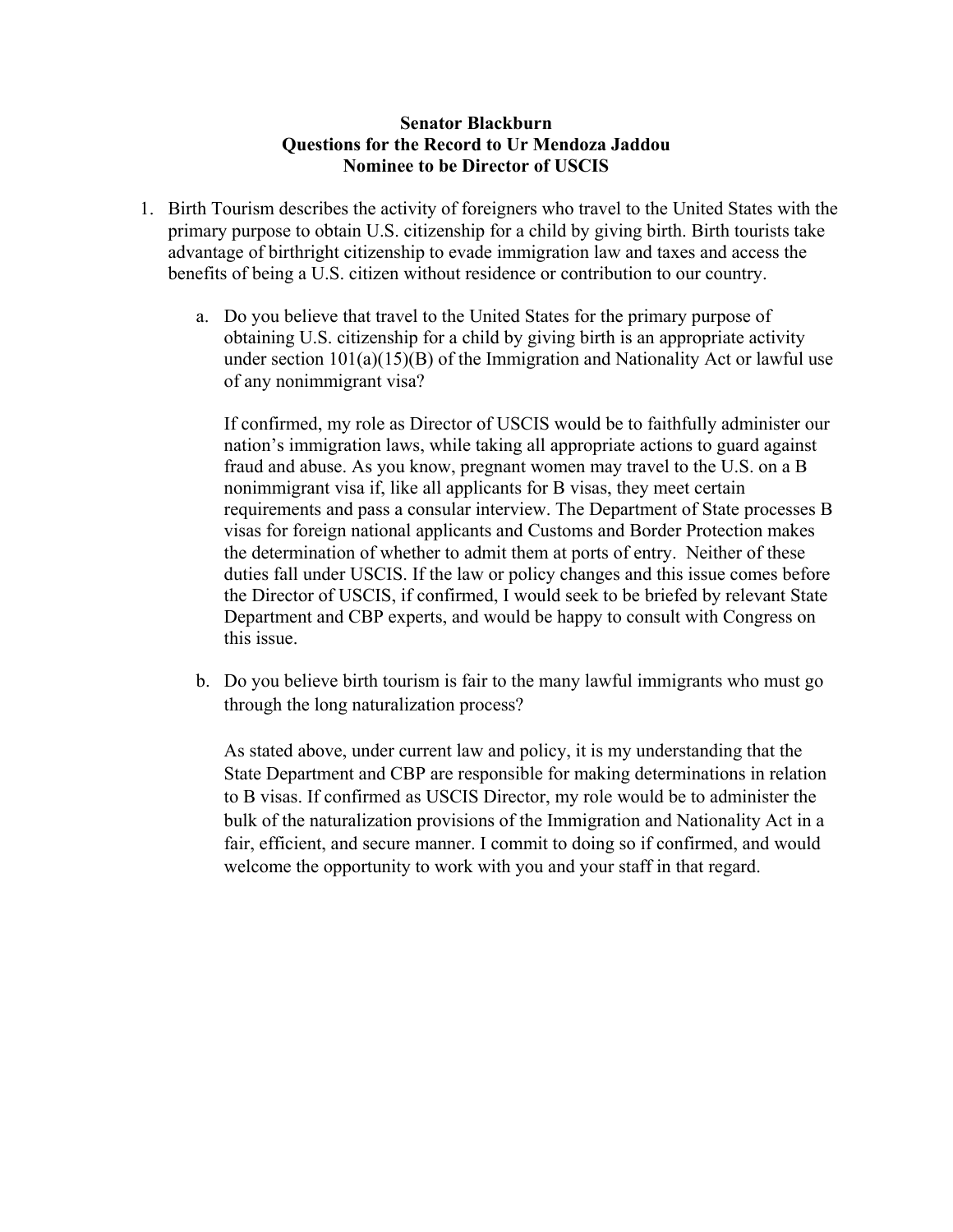### **Nomination of Ur Mendoza Jaddou to be Director of the United States Citizenship and Immigration Services Questions for the Record Submitted June 2, 2021**

#### **QUESTIONS FROM SENATOR COTTON**

1. Since becoming a legal adult, have you ever been arrested for or accused of committing a hate crime against any person?

No.

2. Since becoming a legal adult, have you ever been arrested for or accused of committing a violent crime against any person?

No.

3. On July 9, 2018, while you were the Director of "DHS Watch" at "America's Voice," a post by "America's Voice" on its website listed "the many, many reasons why [Immigration and Customs Enforcement] is a rogue agency." Among the alleged reasons why ICE is a "rogue agency" is that ICE "[i]ncreased immigration arrests nearly 40 percent in 2017 over the same period from 2016." Should ICE deport illegal aliens?

Under the Immigration and Nationality Act, it is my understanding that there are multiple provisions that govern whether certain individuals may be removed under the law. However, those provisions are administered by the Director of ICE, and if confirmed as USCIS Director, I generally would not be responsible for such decisions. If confirmed as USCIS Director, my general responsibility would be to effectively administer the legal immigration processing system to the best of my ability under the law.

4. In early 2020, was President Trump justified in closing off most international travel into the United States to prevent the spread of the Wuhan coronavirus?

I generally defer to the Centers for Disease Control on whether travel into the United States may prevent a potential or ongoing pandemic, and will continue to do so if I am confirmed.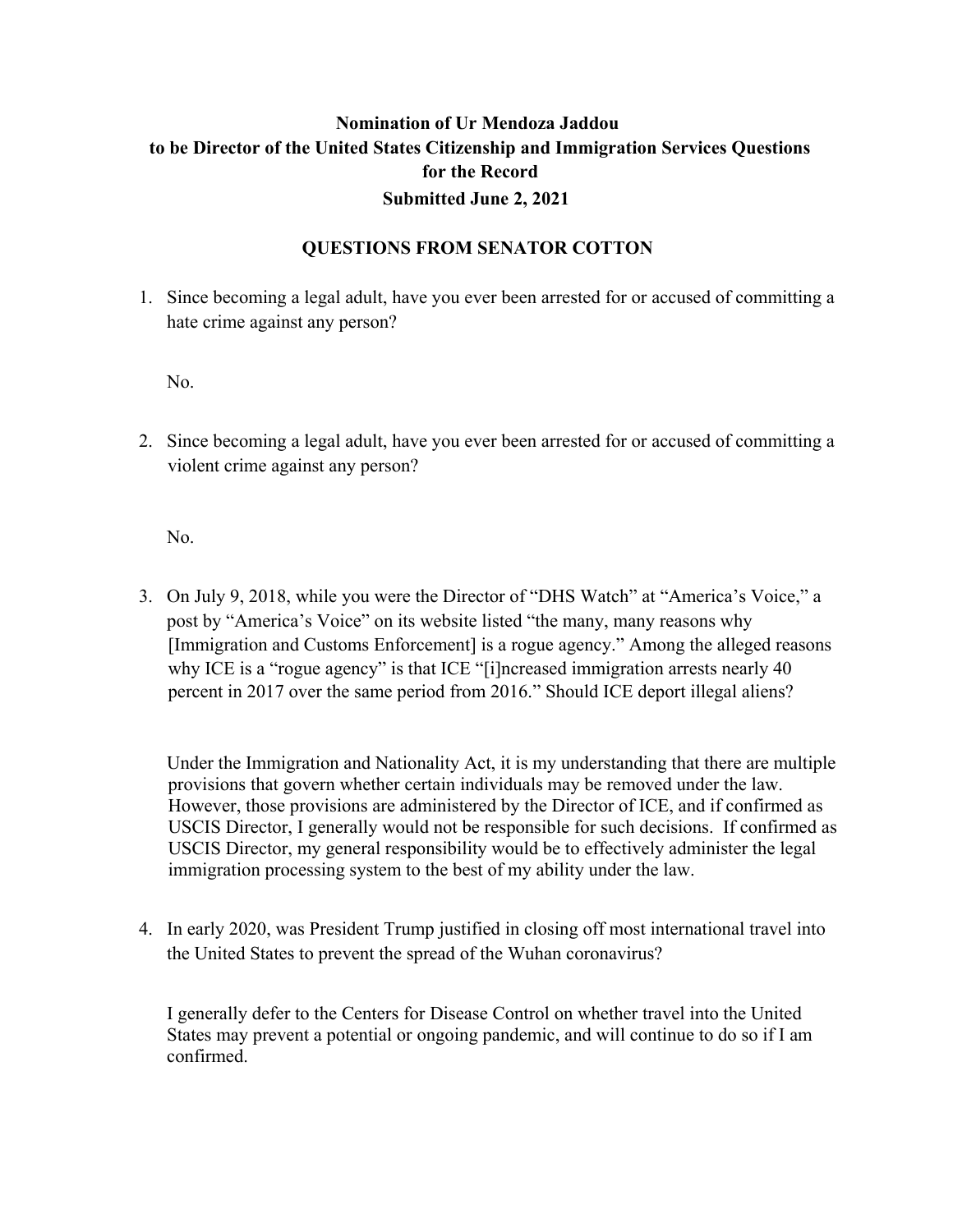5. In August 2019, you are quoted in a press release by "America's Voice" in which you criticized the Trump administration for updating the "public charge" grounds for inadmissibility to the United States. In your statement, you wrote that the "public charge provision was only meant as the exception, not the rule." What do you believe to be the purpose of the "public charge" provision in our immigration law?

It is my understanding that the public charge provision under  $212(a)(4)$  of the Immigration and Nationality Act (INA) is one ground of inadmissibility for foreign nationals who, but for this provision, may be admissible. For example, if the government decides that a foreign national family member is likely to become dependent on certain public benefits for subsistence in the future, the public charge provision may bar a U.S. citizen or lawful permanent resident from reuniting with close family members, such as a spouse, in the United States who might otherwise be eligible under Section 201 or 203 of the INA. Under current policy, such public charge benefits include cash assistance for income maintenance and institutionalization for long-term care at government expense.

6. If you are confirmed, you will lead the United States Citizenship and Immigration Services. Would your client be the United States, or foreign citizens who wish to come to the United States?

If confirmed, I would take my oath of office to defend and uphold the Constitution of the United States of America. I take that obligation very seriously and all decisions I will make, if confirmed, will be driven by the obligation that the oath demands. If confirmed as Director of USCIS, I will execute my duties under the Homeland Security Act and the Immigration and Nationality Act to the best of my abilities, including the adjudication of: 1) immigrant visa petitions by U.S. citizens, lawful permanent residents and U.S. employers; 2) naturalization petitions by lawful permanent residents; 3) asylum and refugee applications; 4) other benefit requests adjudicated at service centers and field offices; and, 5) any other adjudication service that was performed by the former Immigration and Naturalization Service.

7. Do you believe the role of USCIS is to simply approve as many immigration applications as possible, or to vigorously apply and enforce our immigration laws?

If confirmed as Director of USCIS, it would be my duty to effectively apply and enforce the immigration laws that are under the authority of USCIS to the best of my ability.

8. Your Twitter account describes you as the director of "DHS Watch." Have you used your Twitter account and other social media to engage in policy advocacy or make statements about immigration policy?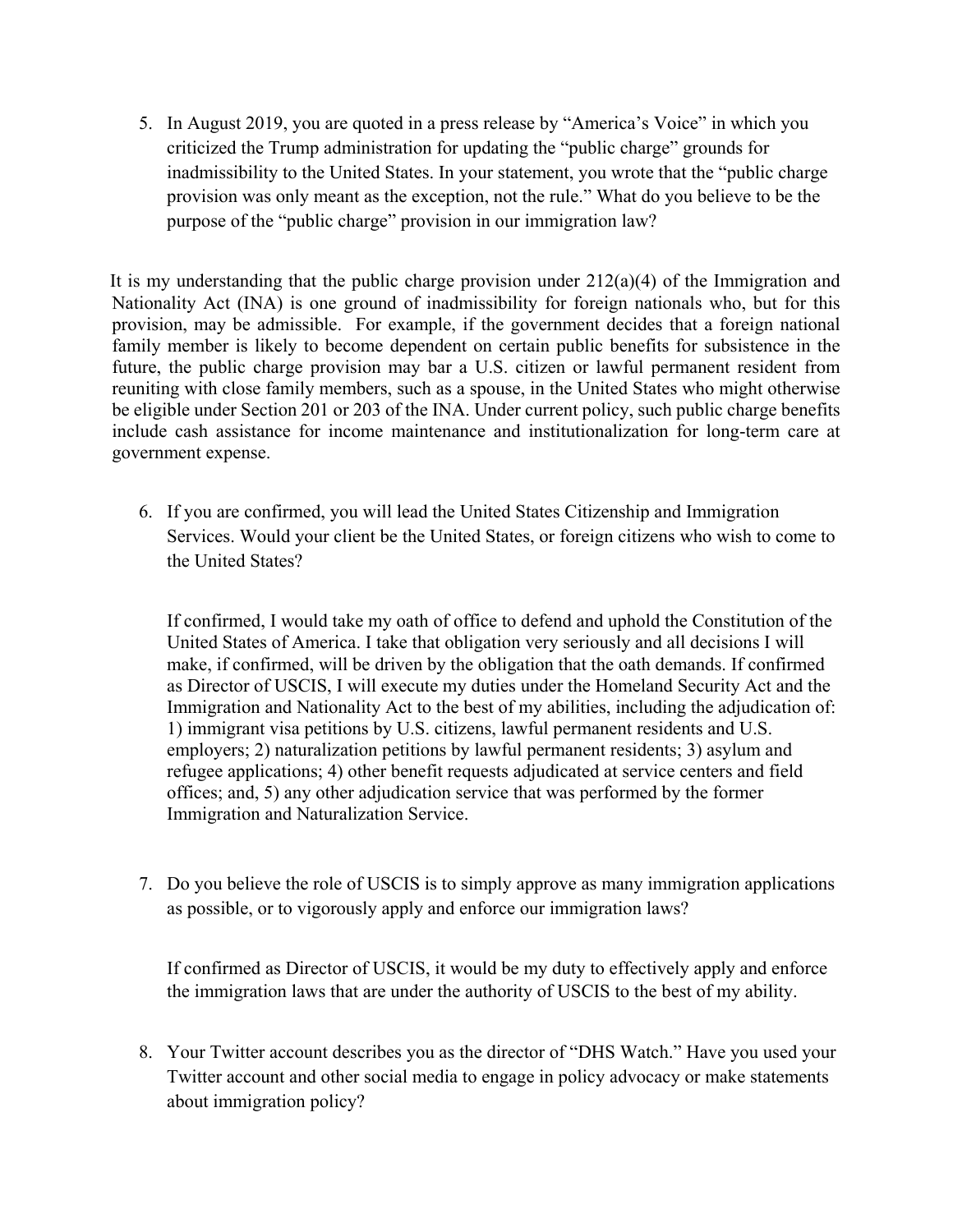My somewhat seldom tweets largely echoed some press releases and other communications issued during my time as director of DHS Watch at America's Voice. I have not tweeted or retweeted since July 2020.

9. Your Twitter account is currently set to "private," meaning that your tweets can only be viewed by individuals whose access you approve. Prior to your nomination to lead USCIS, was your Twitter account set to allow public viewing?

I cannot recall the exact date on which I made my Twitter account private. However, it was in 2020.

10. If your Twitter account was set to allow public access prior to your nomination, when did you set your Twitter account to "private"?

I cannot recall the exact date on which I made my Twitter account private in 2020.

11. Did you discuss with anyone in the Biden administration or transition team anything related to setting your Twitter account to "private" or deleting or removing particular public posts?

No one from the Biden administration or transition team raised concerns with me regarding my social media presence. The transition team did provide general cybersecurity advice to volunteers, including optional recommendations to secure accounts against cyber threats.

a. If so, did anyone in the Biden administration or transition team suggest that you set your Twitter account to "private" or delete or remove particular public posts?

Given the high incidence of cybersecurity and other dangers on the internet, I have been advised multiple times to protect myself and my family to the greatest extent possible, including by making internet accounts like Twitter private. I have not been advised to delete or remove a particular public post.

12. Please describe with particularity the process by which you answered these questions and the written questions of the other members of the Committee.

 All responses to these questions are my own. In drafting and editing these responses, I conducted my own research and requested and received assistance from appropriate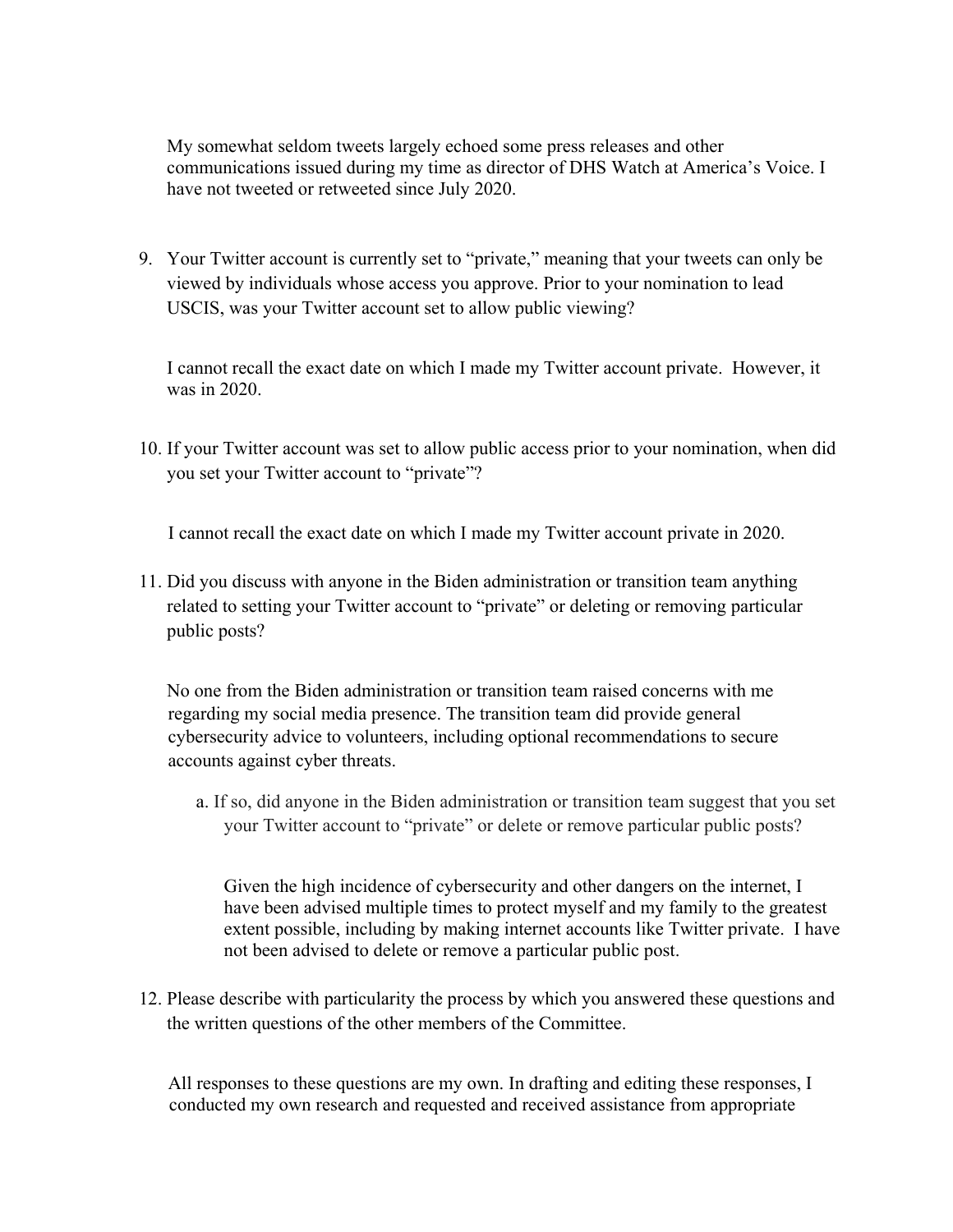personnel at the Department of Homeland Security and at U.S. Citizenship and Immigration Services, whose counsel I was free to accept or reject.

13. Did any individual outside of the United States federal government write or draft your answers to these questions or the written questions of the other members of the Committee? If so, please list each such individual who wrote or drafted your answers. If government officials assisted with writing or drafting your answers, please also identify the department or agency with which those officials are employed.

Please see my response to question #12.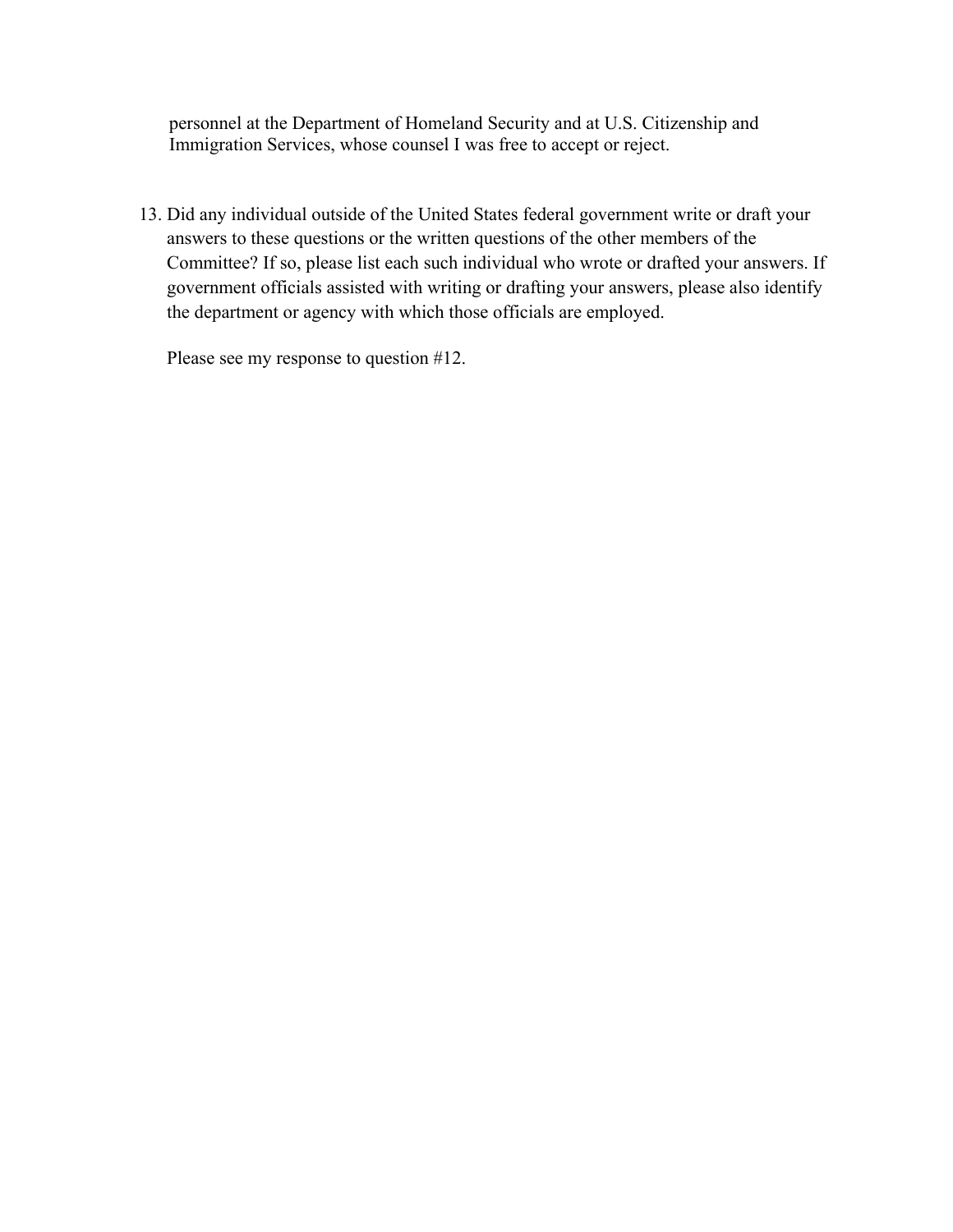## **SENATOR TED CRUZ U.S. Senate Committee on the Judiciary**

## **Questions for the Record for Mendoza Jaddou, Nominee for Director, U.S. Citizenship & Immigration Services ("USCIS")**

1. In July 2020, you described protesters in Portland, Oregon, and around the country as "peaceful" and advocated for the suspension of funds to Customs and Border Patrol ("CBP"), as well as other spending reforms, "[u]nless Trump's CBP stops attacking peaceful protestors around the country, and until they have real reform and meaningful accountability…." Do you stand by that statement?

CBP officers unquestionably serve their country with honor and dignity, and I have tremendous respect for their difficult mission. Like many other concerned citizens, during the summer of 2020, I raised questions and expressed concern regarding some elements of the Administration's response to protests, including seemingly unprecedented deployment of DHS officials.

- In fact, my [July 24, 2020, statement](https://americasvoice.org/uncategorized/cbp-doesnt-deserve-a-penny-more-until-they-stop-arresting-peaceful-protesters/) did not call for a suspension of funds to U.S. Customs and Border Protection. Rather, I called for answers and accountability to the apparently unprecedented action and use of resources by DHS officials. In doing so, I recommended that Congress should deny a mid-year request for a small amount of supplemental funding. This reprogramming would have been on top of regularly appropriated funding. As a general matter, I am supportive of transparency and accountability relating to funds appropriated by Congress.
- 2. You have described CBP officers as the "personal militia" of President Trump, stating, "[a]s our states, cities and towns are begging for more funding to stave off an economic collapse in the midst of a once-in-a-century pandemic, CBP has the audacity to propose moving money around, defying Congressional opposition so that their agents can continue to be the personal militia of the President."
	- a. Please explain how CBP officers—many of whom continue to serve their country with honor and dignity—served as the "personal militia" for President Trump.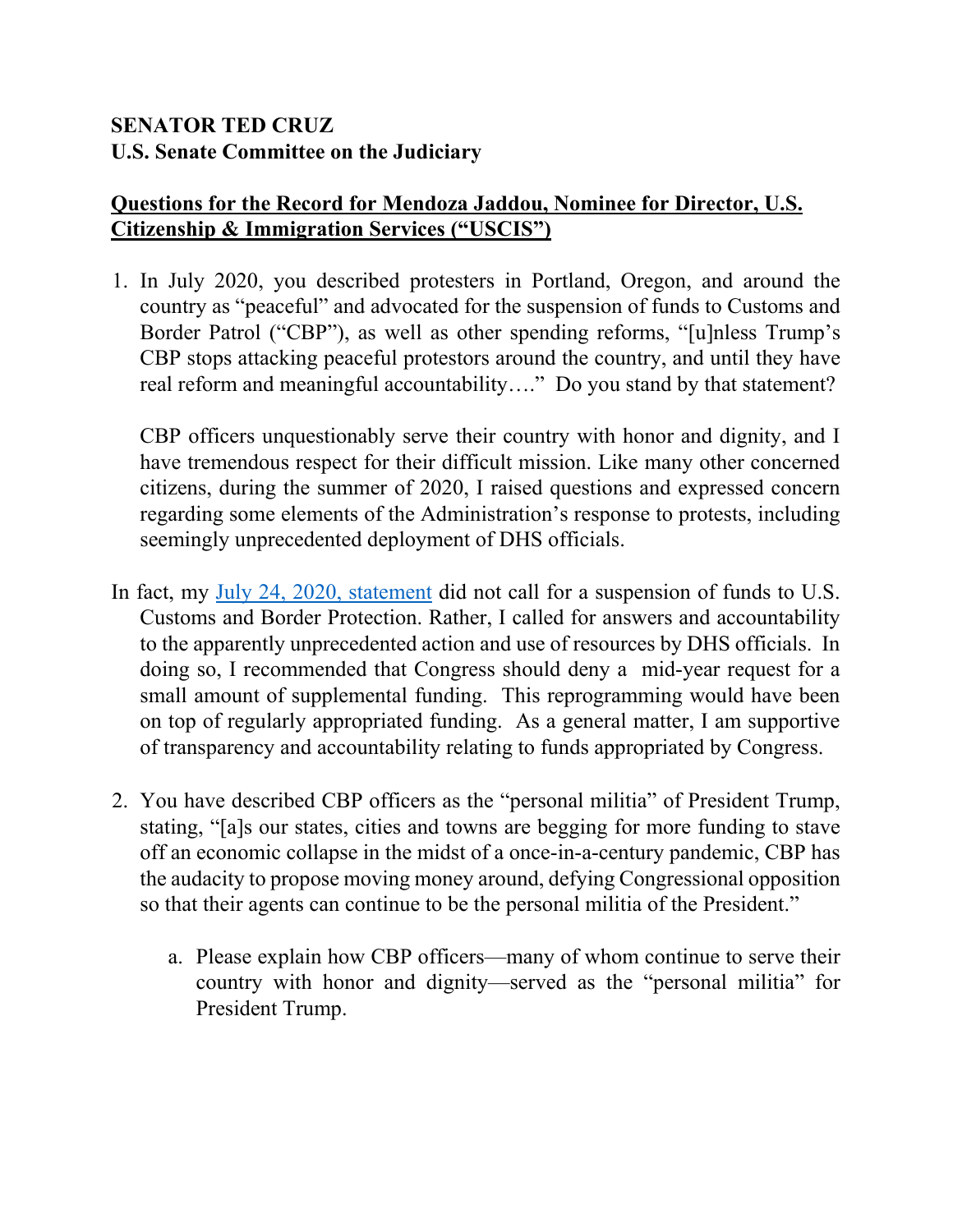- CBP officers unquestionably serve their country with honor and dignity and I have tremendous respect for their difficult mission. In my July 24, 2020, statement, I focused specifically on what was being reported in the media as special units directed by DHS leadership to take what appeared to be unprecedented and concerning action in response to protests that strayed from the traditional mission of the agency.
- b. Do you believe that CBP officers in fact served as President Trump's personal militia?

Please see my response to question #2a.

c. Do you regret using this overheated and false rhetoric?

Please see my response to question #2a.

- 3. Regarding proposals to deal with Birth Tourism, you have noted that they are "nothing more than a new roadblock for women just because their bodies can become pregnant." The regulation, according to your previous statements, is "a clear attack on women and their bodies just because they can have babies." Do you still consider policies meant to control and prevent birth tourism a "clear attack on women and their bodies"? Please explain.
- If confirmed, my role as Director of USCIS would be to faithfully administer our nation's immigration laws, while taking all appropriate actions to guard against fraud and abuse. As you know, pregnant women may travel to the U.S. on a B nonimmigrant visa if, like all applicants for B visas, they meet certain requirements and pass a consular interview. The Department of State, processes B visas for foreign national applicants and Customs and Border Protection makes the determination of whether to admit them at ports of entry. Neither of these duties fall under USCIS. If the law or policy changes and this issue comes before the Director of USCIS, if confirmed, I would seek to be briefed by relevant State Department and CBP experts, and would be happy to consult with Congress on this issue.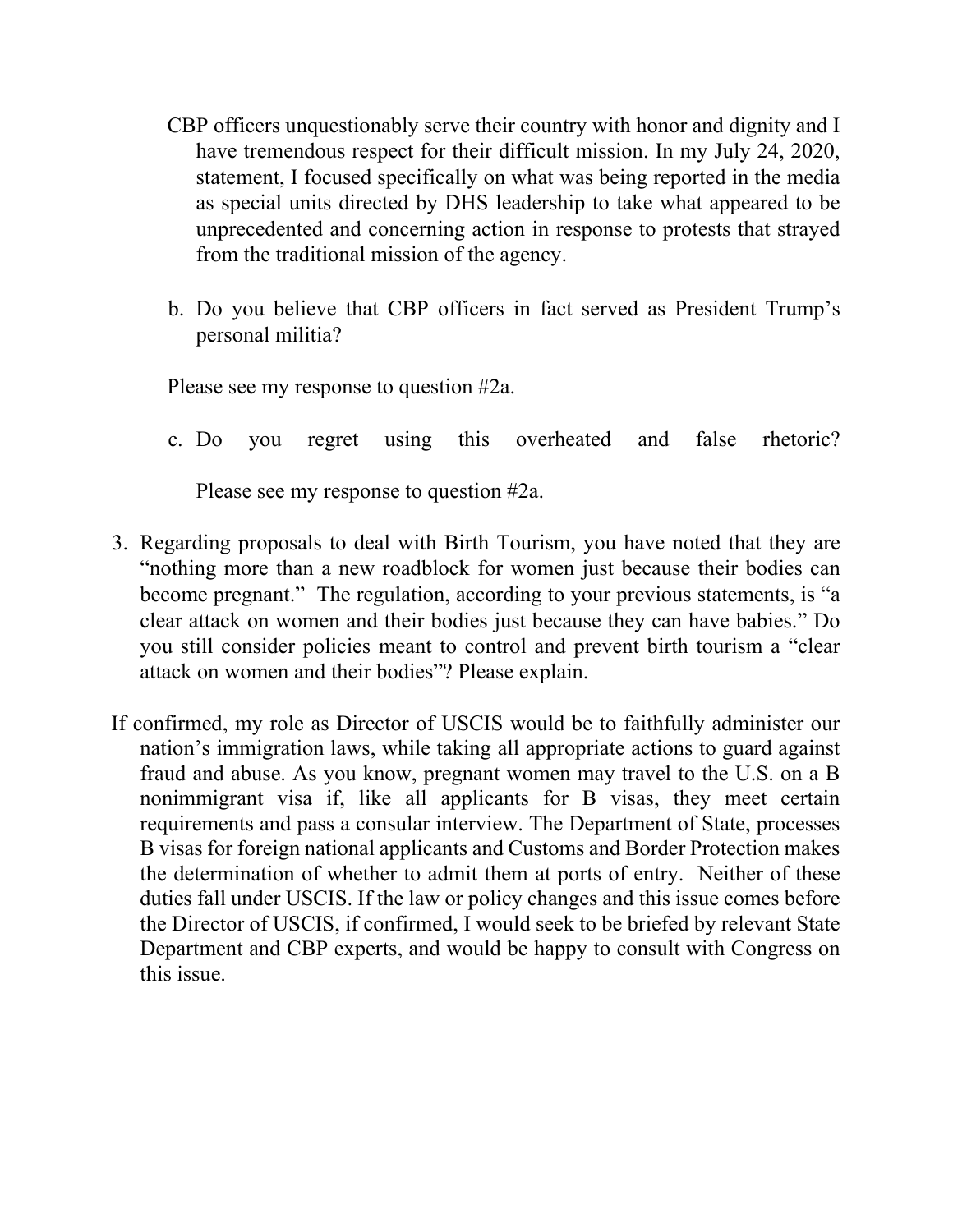4. Define what you understand to be "birth tourism." Do you believe that "birth tourism" is a significant problem in the United States?

Please see my response to question #3.

- 5. If individuals seeking asylum could have their claims finally adjudicated in fewer than three months, would you support detaining these individuals for the pendency of their legal proceedings to ensure that only those individuals entitled to remain in the United States remain in the United States?
- If confirmed as Director of USCIS, I would seek to ensure that USCIS has enough officers available to adjudicate in a fair, efficient, and humane manner credible fear claims, asylum applications, and any case sent to USCIS from Customs and Border Protection for non-refoulement screening under the Title 42 order. In addition, I understand that USCIS is currently assisting the Department of Health and Human Services in its role to ensure children are quickly placed in safe and loving homes; if confirmed, I would continue to support those efforts. The detention of individuals seeking asylum would be under the authority of CBP and ICE not USCIS.
- 6. You have sharply criticized the Trump Administration for its "public charge" rule policy. Please explain why it was wrong, and what policy you plan to advocate in its place.

It is my understanding that the public charge provision under 212(a)(4) of the Immigration and Nationality Act is one ground of inadmissibility for foreign nationals who, but for this provision, may be admissible. For example, if the government decides that a foreign national family member is likely to become dependent on certain public benefits for subsistence in the future, the public charge provision may bar a U.S. citizen or lawful permanent resident from reuniting with close family members, such as a spouse, in the United States. Under current policy, such public benefits include cash assistance for income maintenance and institutionalization for long-term care at government expense.

As an advocate in the role of Director of DHS Watch, I raised concerns regarding the Trump Administration's public charge rule because it imposed what I felt were unprecedented wealth, health, age and other restrictions on legal immigration.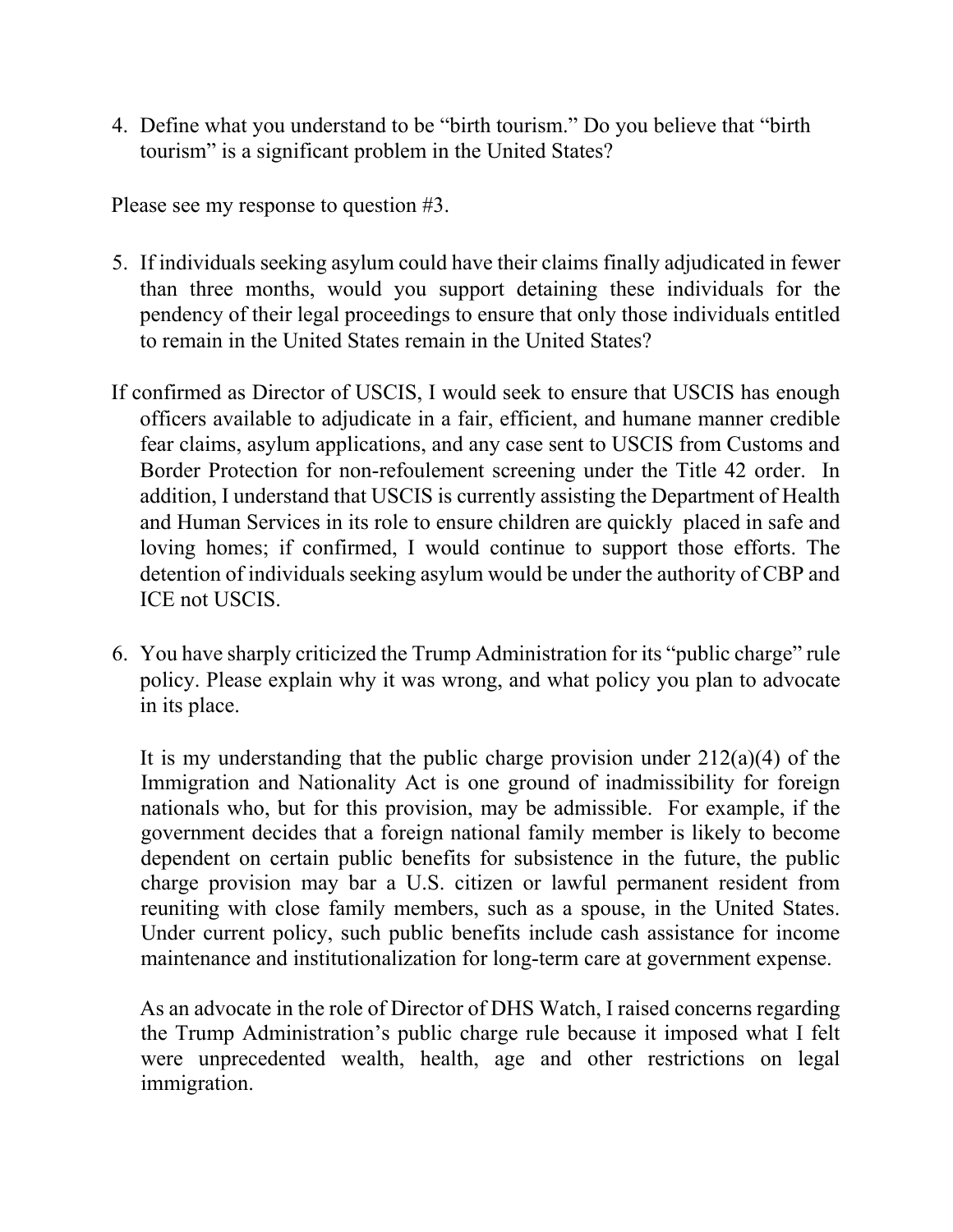If confirmed as Director of USCIS, I would ask to be briefed by agency experts to understand the state of the most recent public charge rule, and the reasons behind it, before assessing whether and how to propose policy changes.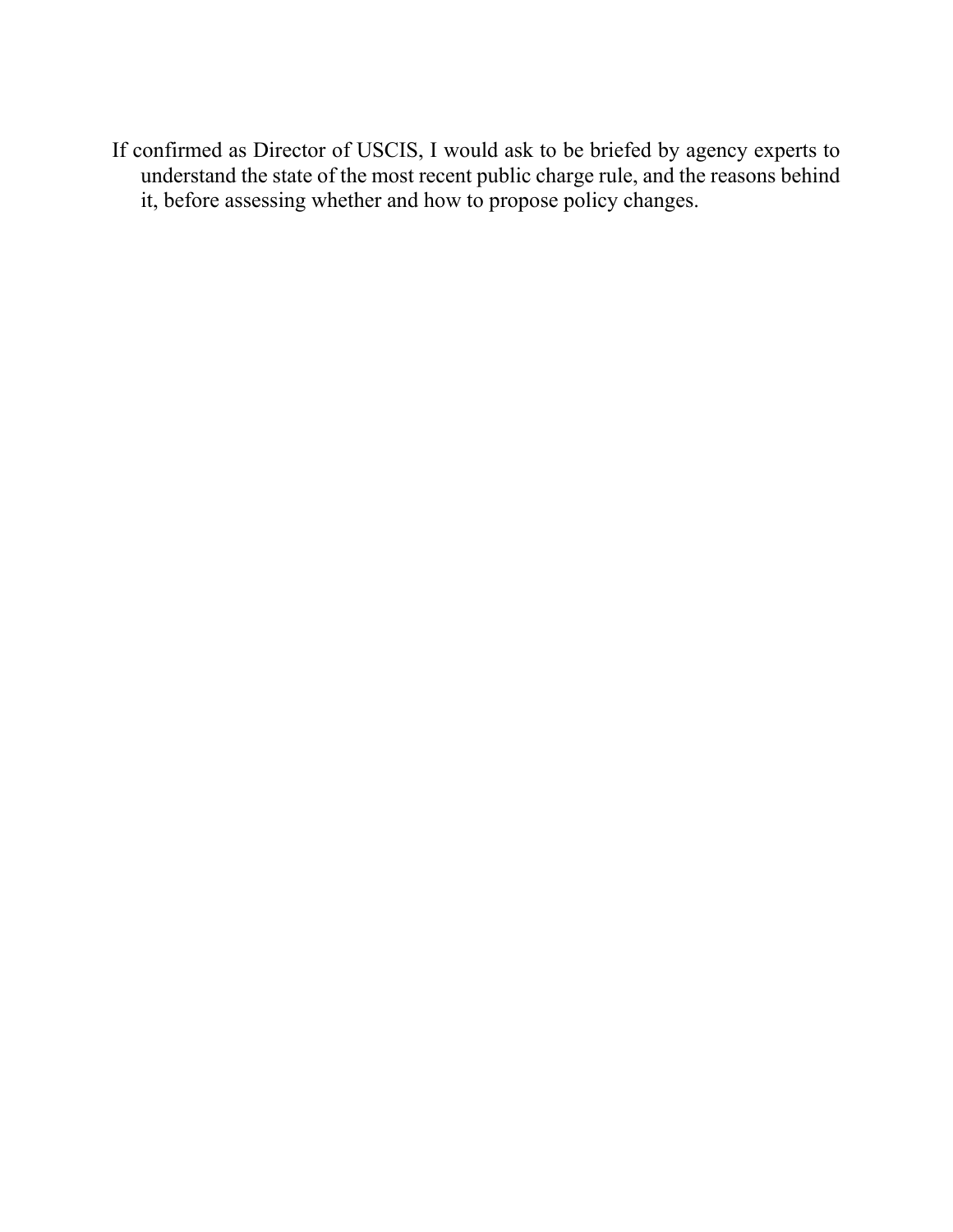#### **Senator Josh Hawley Questions for the Record**

**Ur Mendoza Jaddou Nominee, Director of U.S. Citizenship & Immigration Services**

**1. Missouri residents Adam and Jill Trower have been seeking to adopt a child from the Democratic Republic of the Congo for almost two years. It took 18 months for them to receive a reply from USCIS, which subsequently notified them that their petition would likely be denied on grounds that they view as inconsistent with controlling law. Accordingly, the Trowers submitted an appeal letter to USCIS at the end of March of this year, but do not know when or if they can expect to hear back. If you are confirmed as USCIS Director, will you commit that USCIS will fully and fairly consider the merits of the Trower family's petition and provide a decision as soon as possible?**

Yes, absolutely. When it comes to reuniting families in the U.S., especially when it involves children, adjudication of immigration-related applications should be as efficient as possible under the law. If confirmed, you have my commitment that USCIS will fully and fairly consider the merits of this case and provide a decision as soon as possible.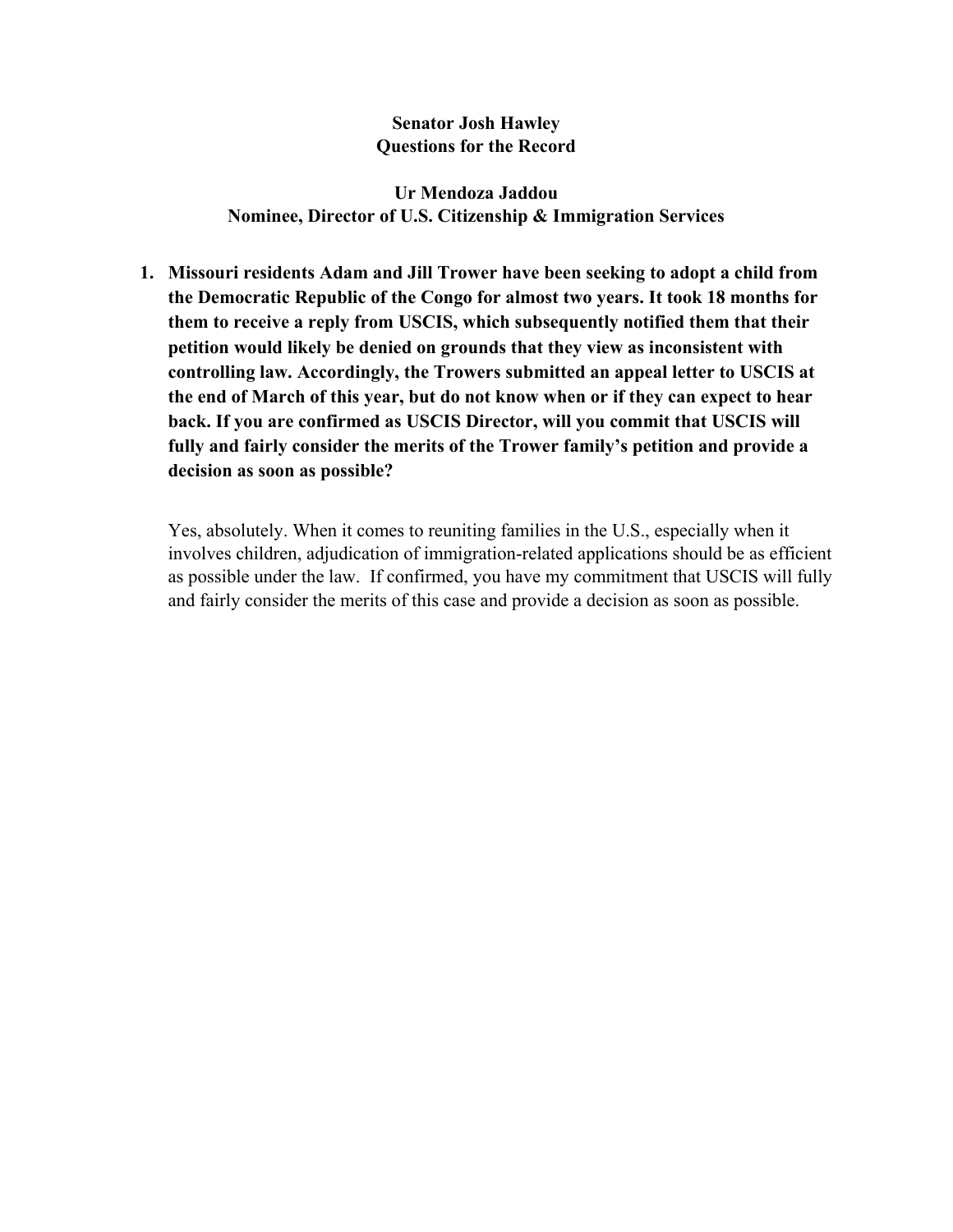### **Senator Mike Lee Questions for the Record**

### **Ur Mendoza Jaddou Nominee, Director of U.S. Citizenship & Immigration Services**

1. During the last administration you repeatedly criticized President Trump's use of executive authority as it related to immigration policy. A few months into the global pandemic, you criticized his blocking entry of certain classes of immigrants into the country, commenting: "[W]ith a stroke of a pen and without a single act of Congress" President Trump had "fundamentally changed decades-long immigration preferences established by Congress."

If Congress fails to come to a legislative agreement on DACA, could the executive branch fabricate a path forward for those currently under deferred action by exploiting discretionary parole authority?

It is my understanding that DACA is currently being administered by USCIS under a June 15, 2012 Department of Homeland Security memo entitled "Exercising Prosecutorial Discretion with Respect to Individuals Who Came to the United States as Children." If confirmed, I look forward to working with USCIS personnel and Administration officials, including the Secretary, to continue administering the DACA policy consistent with court orders, and to providing Congress timely and accurate technical assistance on any legislative proposals relating to Dreamers, if requested.

2. When Congress, in statutory language governing an agency, uses the word "shall," is the subject action mandatory or optional?

For example, what discretion is granted to an agency if a statute contains the following language: "If the officer determines at the time of the interview that an alien has a credible fear of persecution (within the meaning of clause (v)), the alien *shall* be detained for further consideration of the application for asylum"? (8 USC  $\S$ 1225 (b)(1)(B)(ii)"

It is my understanding that the word "shall" generally denotes mandatory action. However, it is also my understanding that other statutory provisions in the law could modify what may seem to be clear mandates in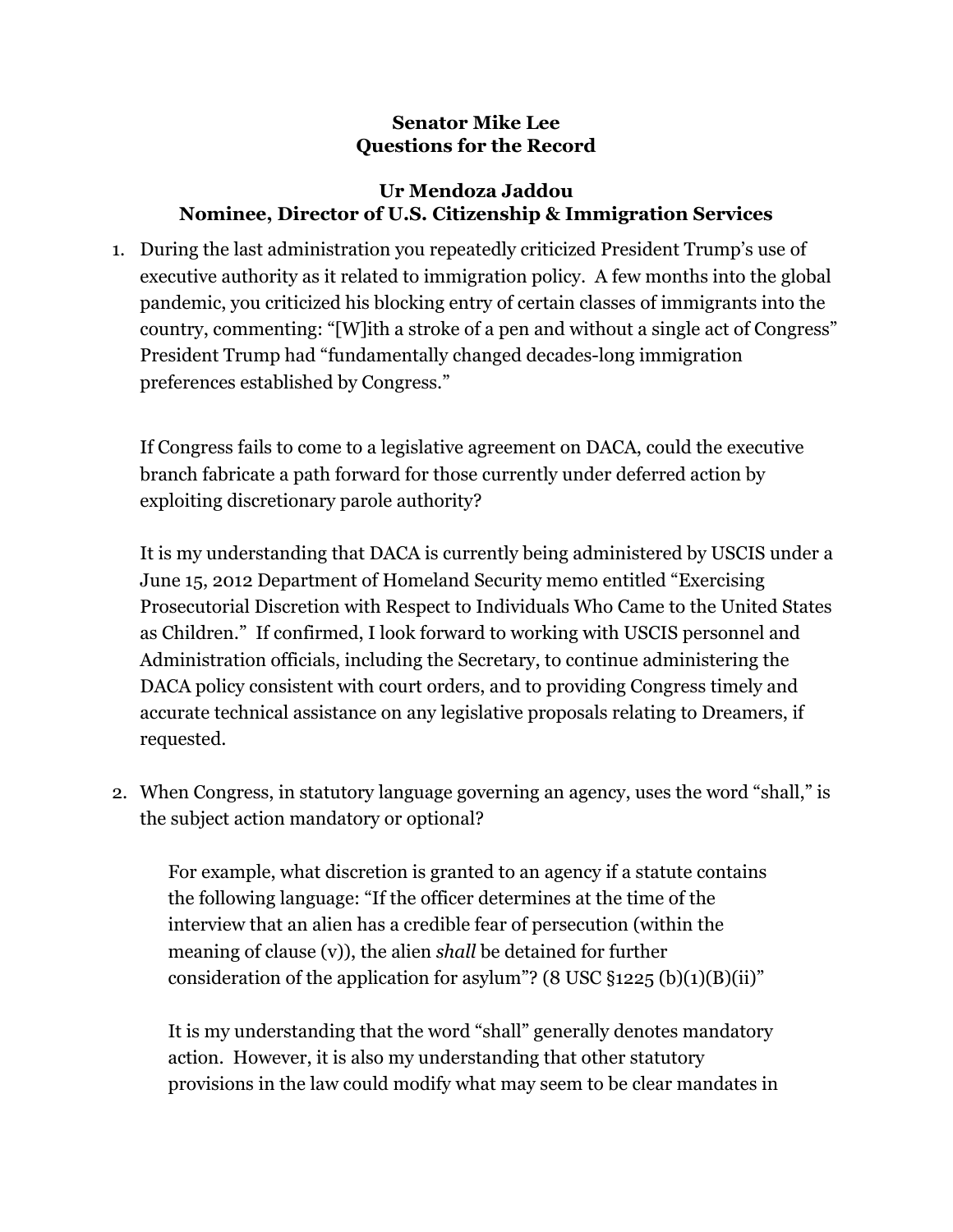one section of the law and that the broader context of statutes can sometimes inform the legislative intent of specific words. If confirmed, I would consult with legislative and other counsel on any questions or issues regarding statutory language, intent, and case law.

3. Does the Immigration and Naturalization Act give DHS authority to issue employment authorization to any identified group or class of immigrants it finds sympathetic?

The Immigration of Nationality Act provisions and implementing regulations set forth which noncitizens are authorized for employment in the United States, based on specific criteria. If confirmed, I will work with agency legal and policy experts to ensure the agency's practices relating to employment authorization continue to comply with applicable law.

4. I and many of my colleagues have long been concerned with the perverse incentives we create through cyclical amnesties. Had we passed the DREAM Act in 2018 and granted amnesty to all the children brought here before that point, what would you propose to do with the unprecedented numbers of Unaccompanied Alien Children currently in custody at our Southern Border? What is the limiting principle here?

As Director of USCIS, my role with regard to unaccompanied children at our southern border would be limited to ensuring that USCIS has enough officers available to adjudicate in a fair, efficient, and humane manner asylum applications and petitions for special immigrant juvenile status. If confirmed, I would adhere to the requirements under current law governing the treatment of unaccompanied children that arrive at our southern border.

With regard to any proposed changes in law, if confirmed, I would welcome the opportunity for USCIS to work with you and your staff to provide technical assistance on proposed legislation.

5. As you are aware, the practice of Birth Tourism is becoming increasingly prevalent and problematic. Particularly in US Territories which do not require tourists to apply for or receive a visa, the numbers of immigrants who visit with the intention of giving birth and giving their child US citizenship—and thereby giving themselves a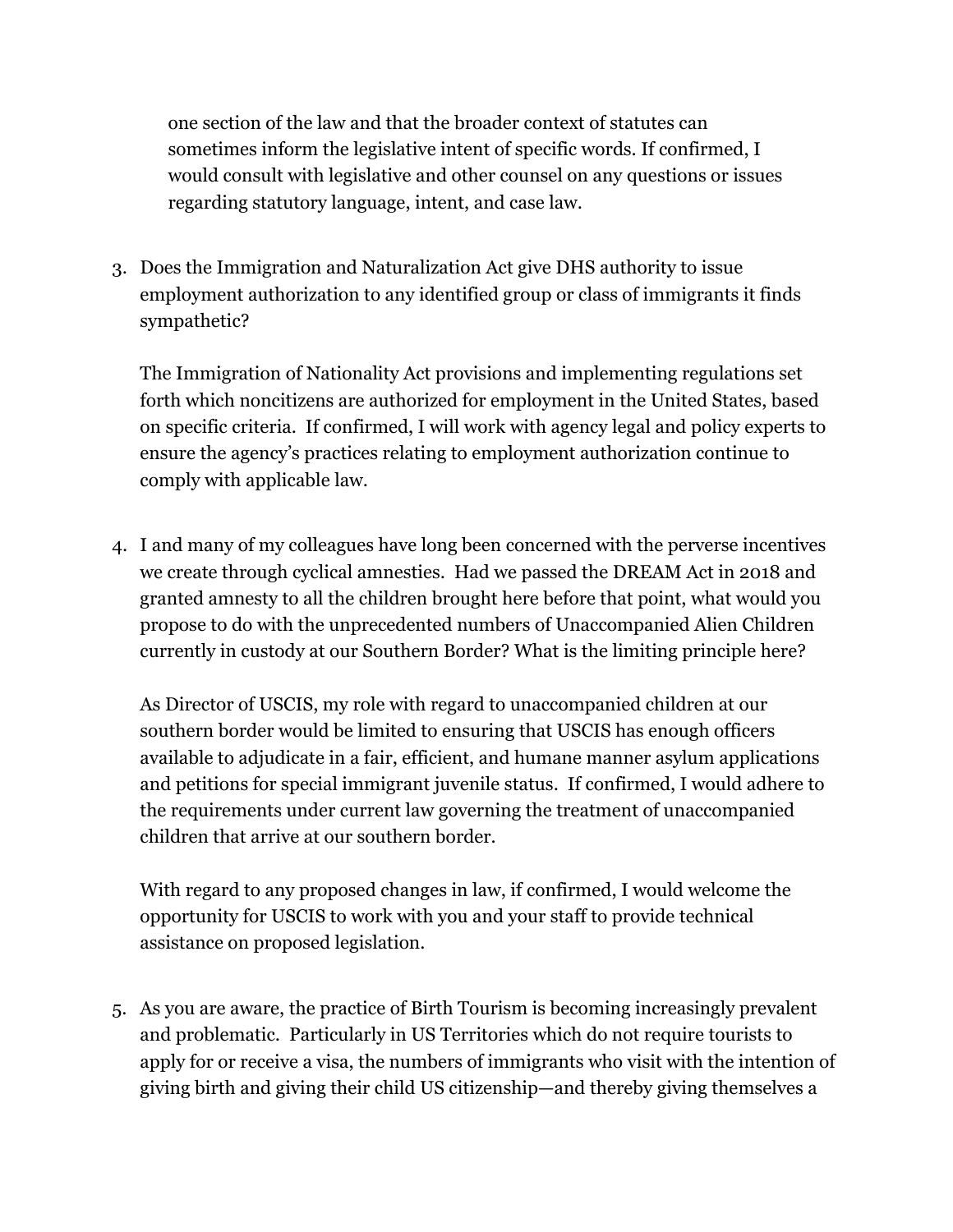pathway to citizenship—is continuously increasing. In 2018, just in the Northern Mariana Islands, 600 babies were born to foreign women visiting the island. Ninetyfive percent of these babies were born to Chinese nationals who did not receive any State Department screening; none at all.

But the problem isn't confined to the Mariana Islands. Birth tourism is a problem here in the states as well. Under the Trump administration, the State Department published a final rule specifically excluding birth tourism as appropriate activity on a "B" tourist visa. You took exception to the State Department's solution to this problem: giving the consular office discretion to determine whether a woman intended to give birth during her stay in the United States. The B-visa allows a traveler to stay in the United States no longer than six-months.

Ms. Jaddou, you suggested that this regulation was "nothing more than a new roadblock for women just because their bodies can become pregnant." As a nominee for the Director of USCIS, do you consider the practice of birth tourism to be a problem? If so, what policy would you propose to curb this practice?

If confirmed, my role as Director of USCIS would be to faithfully administer our nation's immigration laws, while taking all appropriate actions to guard against fraud and abuse. As you know, pregnant women may travel to the U.S. on a B nonimmigrant visa if, like all applicants for B visas, they meet certain requirements and pass a consular interview. The Department of State, processes B visas for foreign national applicants and Customs and Border Protection makes the determination of whether to admit them at ports of entry. Neither of these duties fall under USCIS. As such, I do not anticipate proposing policies relating to this issue if I am confirmed as Director of USCIS. If the law or policy changes and this issue comes before the Director of USCIS, if confirmed, I would seek to be briefed by relevant State Department and CBP experts, and would be happy to consult with Congress on this issue.

6. Traditionally, USCIS has been a fee-funded agency. It has generally been accepted that tax payers should not be funding immigration, but rather the economic burden should be born by the applicants themselves. President Trump in his proposed budget requested \$459,000,000 of appropriated funding for USCIS. Do you support appropriated tax payer funding for USCIS?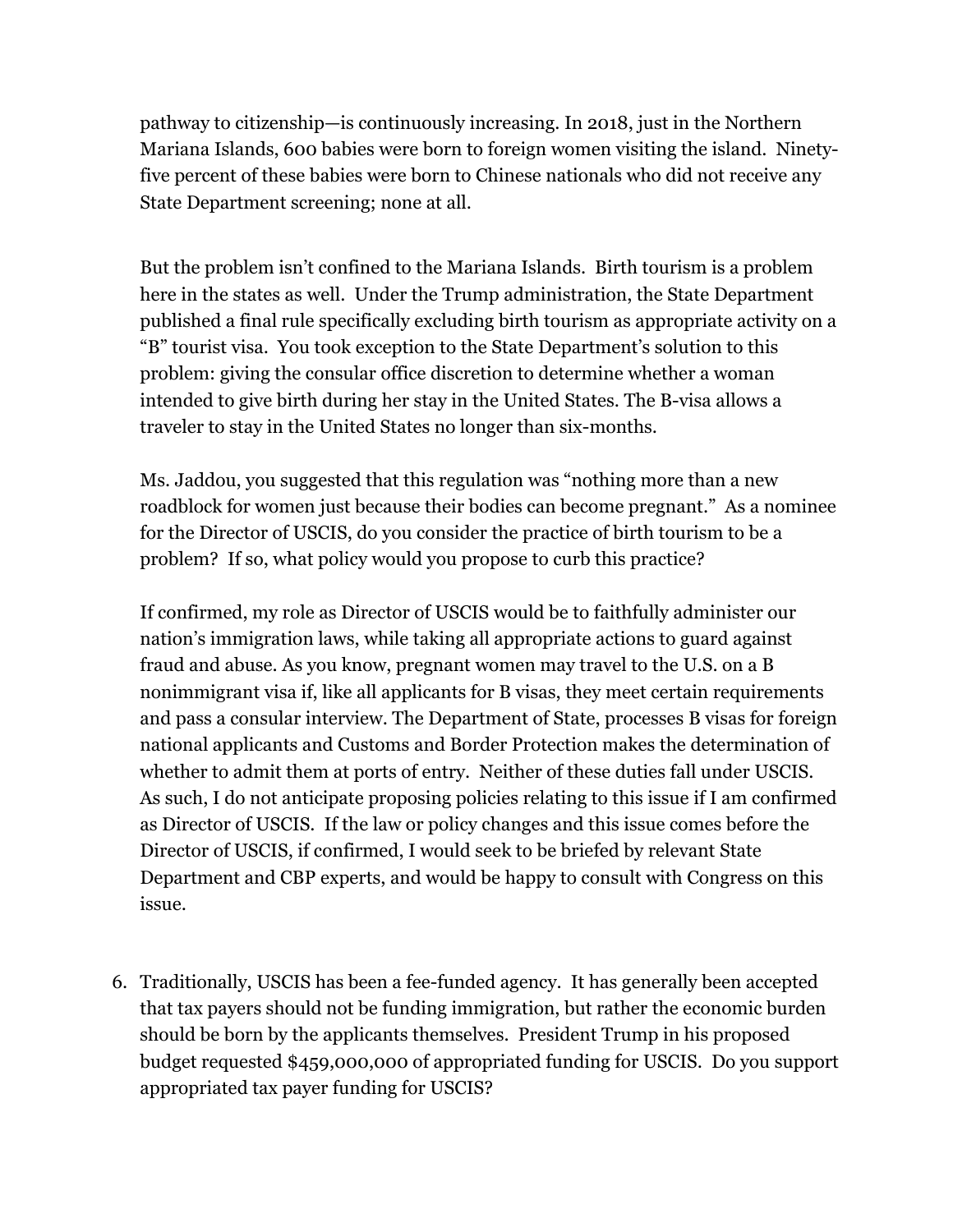- USCIS has a proven track record of being able to manage its operations relying almost entirely on fees. USCIS is still recovering from the effects of the fiscal crisis last year that almost led to the furlough of 2/3 of its workforce and the effects of the pandemic that was also felt by other agencies that rely on fees for operation. It is my understanding that the FY2022 President's Budget requests \$345 million in appropriated funds to help USCIS continue to stabilize its finances, reduce its current backlog, and meet its other duties as the agency responsible for appropriately administering a functioning legal immigration processing system. If confirmed, I look forward to being briefed and working with Congress related to the President's budget request.
- 7. According to USCIS fee studies, estimated annual forgone revenue from fee waivers and exemptions has increased markedly, from \$613 million in the FY 2016/2017 fee review to approximately \$1.5 billion in the FY2019/2020 fee review. USCIS noted in its 2019 proposed fee rule that without changes to its fee waiver policy, fees would have to increase substantially to cover the cost of the waivers. Accordingly, USCIS proposed ending most fee waivers or exemptions that are not required by law in its 2019/2020 fee rule.
	- a. Do you support fee waivers?
	- As a general principle, the processing of applications by U.S. federal agencies should not be limited to the wealthy, especially at USCIS where a large portion of applications are submitted by U.S. citizens seeking to reunite with close family members, lawful permanent residents seeking naturalization, and U.S. employers large and small, as well as for profit and non-profit. As you note, fee waivers are one option USCIS has pursued in the past to attempt to uphold that principle. If confirmed, I look forward to working with the agency's Chief Financial Officer to have a better understanding of the agency's financial position and to develop a responsible fiscal path forward for USCIS, including as it relates to fee waivers.
		- b. Do you support increasing fees for some to allow fee waivers for others?
	- As I note above, if confirmed, I look forward to working with the agency's Chief Financial Officer to have a better understanding of the agency's financial position and to develop a responsible fiscal path forward for USCIS, including a review of fees and fee waivers.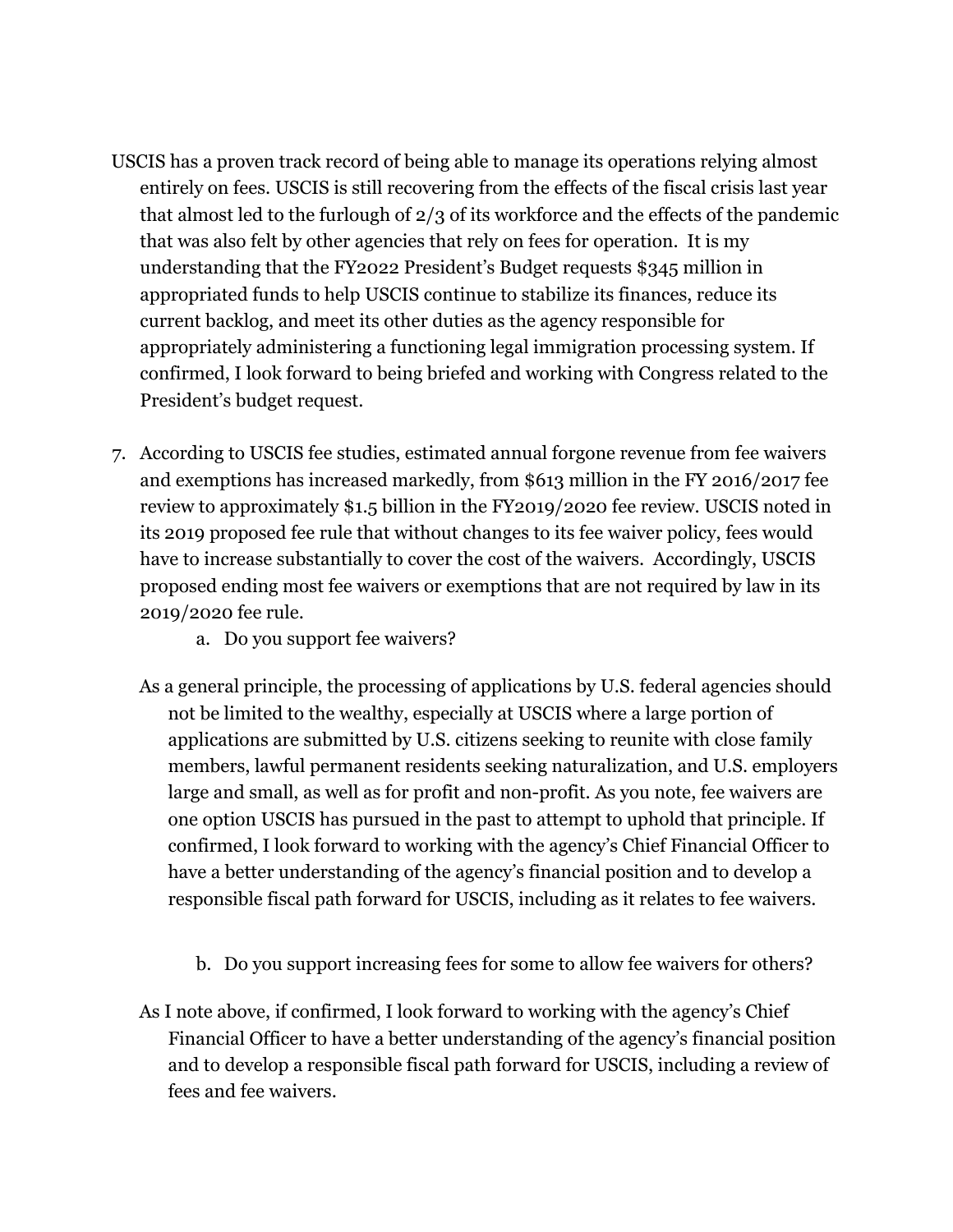- c. Assuming you reject ending most fee waivers and exemptions, how would you, if confirmed as Director, plan to make up the hundreds of millions of dollars in annual foregone revenue from discretionary fee waivers?
- As I noted above, if confirmed, my first step would be to work with the agency's Chief Financial Officer to have a better understanding of the agency's financial position, to have a clear understanding of the amount of statutorily required fee waivers required by, but not funded by, Congress versus non-statutory fee waivers, and to develop a responsible fiscal path forward for USCIS that also attempts to ensure that USCIS application processing is not reserved to the wealthy.
- 8. On April 21, 2021, DHS reportedly sent to the White House for approval a plan to "enhance" procedures for becoming a naturalized citizen. Under the plan, according to reporters who have viewed it, the agency would continue subsidizing the costs of becoming a citizen to make sure the process is available to as many people as possible. The plan reportedly states that the Administration "recognizes that the cost of fees can be a barrier" so "other fee-paying applicants and petitioners will continue to subsidize this policy decision to ensure full cost recovery." On May 17, the USCIS Chief of Staff, Felicia Escobar Carrillo, said "[t]here will be a need for some fee increases probably."
	- a. Do you believe, as a general matter, it is appropriate for USCIS on its own and without formal direction from Congress – to decide as a policy matter to promote applications for a particular type of benefit by setting the application fee at a level substantially below cost and then passing on that difference in cost to filers of applications for other types of benefits?
	- It is my understanding that USCIS sets its fees under the authority of section 286 of the Immigration and Nationality Act, generally a broad authority that does not proscribe specific fees for any service rendered by USCIS. The agency has historically considered policy priorities as a factor, consistent with the law, when determining fee levels for particular services. If confirmed, I commit to working with USCIS' Chief Financial Officer, as well as with stakeholders and Congress, to develop a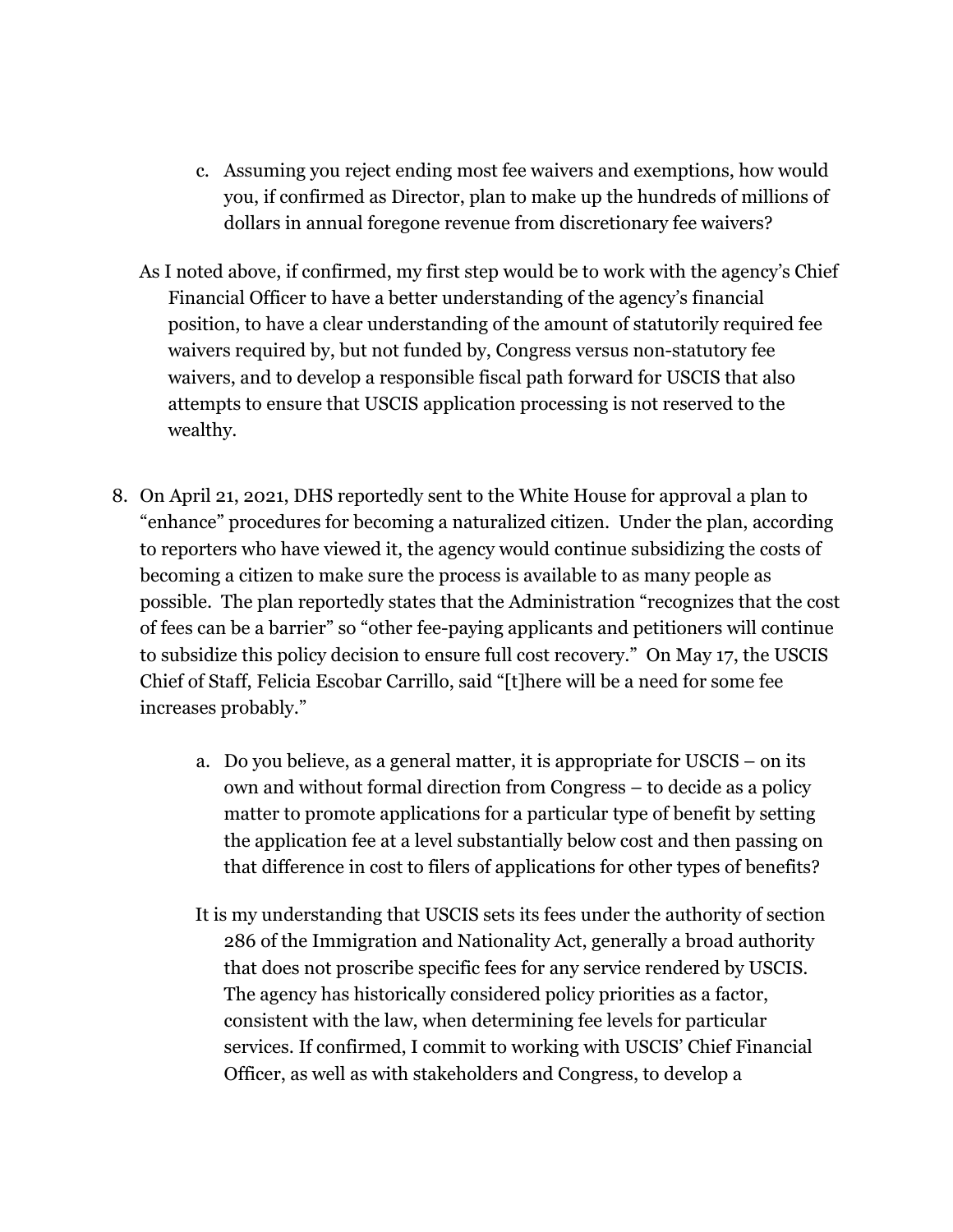responsible fiscal path forward for USCIS that also attempts to ensure USCIS application processing is not reserved to the wealthy.

b. If so, do you believe USCIS also has the authority to *disincentivize* applications for certain types of benefits by setting the application fee at a level substantially *above* cost?

Please see my answer to #8(a).

9. If a USCIS immigration officer denies a claim for benefits and finds the applicant has no legal status, should the officer initiate a Notice to Appear for that applicant so his/her status might be adjudicated?

This is a complex issue that must be reviewed together with ICE which holds responsibility for ensuring that Notices to Appear that are issued will be properly prosecuted before the immigration court. If confirmed, I would work with ICE to fulfill USCIS' responsibilities in this area.

10. A recent change at USCIS put the burden of ensuring an application is submitted with all the required evidence on the applicant. This is not an unusual burden certainly it is incumbent upon all of us when applying for any benefit to ensure our own application is complete and correct. In this case, if the application is incomplete when submitted, it will be denied. With the adjudication backlog and the resource constraints at USCIS, it is beneficial to the agency to incentivize applicants to only submit completed applications. Do you support this policy change?

If confirmed, to appropriately address this question, I would need to see all relevant documents, and would look to discuss with agency experts the reasons for the change and whether the change has achieved its objective; only then could I effectively opine on the referred policy change. If confirmed, I welcome the opportunity to review this issue.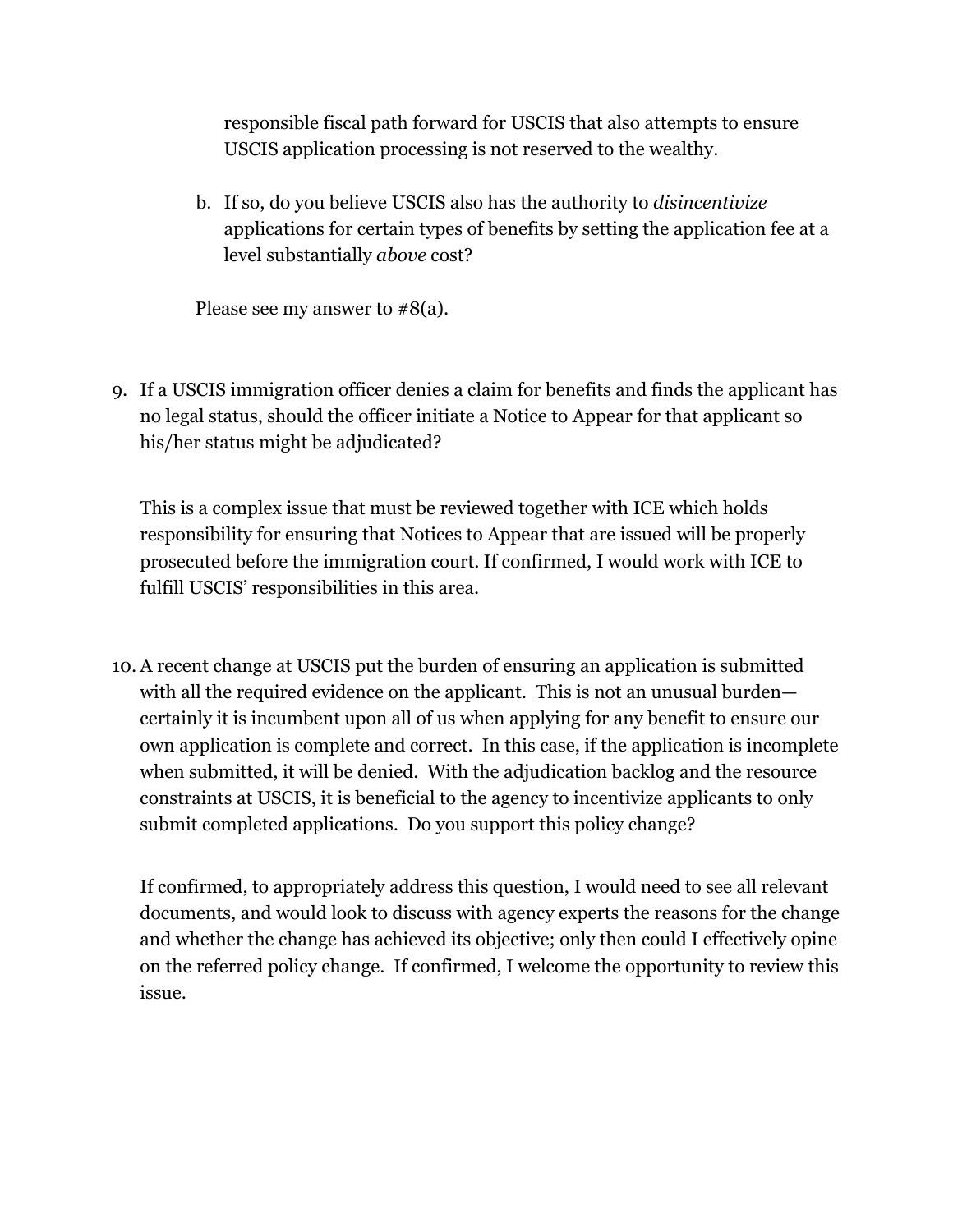**Questions for the Record for Senator Thom Tillis for Ms. Ur Mendoza Jaddou**

1. You criticized the Trump Administration for its use of Title 42 authority at the southern border. What are your views on the continued use by the Biden Administration of Title 42 authority at the border? Will you commit to supporting the administration's continued use of this important authority?

Title 42 refers to a public health authority held by the Centers for Disease Control which authorizes the suspension of entry of persons coming from areas with a communicable disease like COVID-19. It is my understanding that the current Title 42 order includes certain exceptions to the general suspension of entry. For example, unaccompanied children are not subject to expulsion under the order, and exceptions can be made on a case-by-case basis if there are significant law enforcement, public safety, humanitarian, or public health interests. I generally defer to the Centers for Disease Control on whether travel into the United States may prevent a potential or ongoing pandemic, and will continue to do so if I am confirmed as Director of USCIS.

2. During your time as Chief Counsel for USCIS, you were involved in decisions to create broad parole programs which went beyond the text of the INA. What was your specific involvement in developing broad-based parole programs, and what do you believe is the proper scope of the President's parole authority?

It is my understanding of the law that the parole authority granted to the Secretary of Homeland Security by Congress is broad. It gives the Secretary discretion with regard to which criteria he may use to determine on a case-by-case basis what constitutes "urgent humanitarian reasons" or a "significant public benefit." Under all USCIS parole programs, applicants for parole must submit a form, supported by evidence, and an adjudicator must individually determine on a case-by-case basis whether that applicant satisfies the urgent humanitarian reason or significant public benefit and merits a favorable exercise of discretion. As Chief Counsel of USCIS, my role was to lead the office of attorneys that provides legal advice to all parts of USCIS, including attorneys who provide legal advice to agency employees who draft new policies. If confirmed, I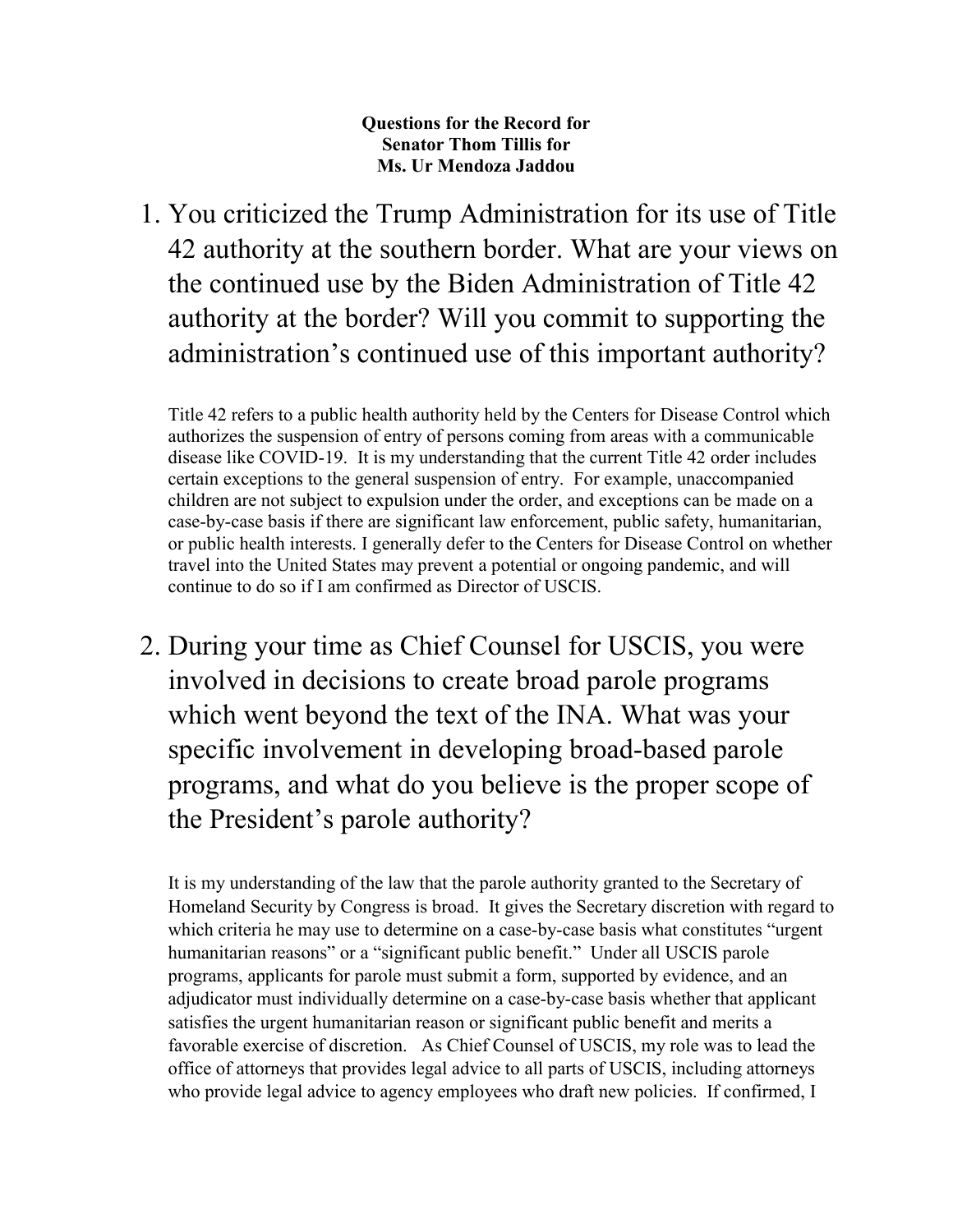will seek briefings from USCIS experts to ensure that my understanding of the applicable law, policy, and administration of parole are up to date, and I commit to ensuring that USCIS continues to comply with all legal requirements.

3. As Chief Counsel, you were also involved with providing legal guidance on issues such as DACA. Do you think that DACA was an appropriate use of executive authority? Should future Presidents be allowed to similarly create quasi-status on stretched reading of the INA? Would you support changes to the INA which would limit executive authority to make such broad based designations in the future?

Though the decision to initiate DACA was made in 2012 prior to my tenure, I agree that DACA is a permissible exercise of discretion by the Secretary of Homeland Security. Without detailed information about future proposals, I cannot opine as to whether a specific use of discretion would be lawful. Broadly speaking, if confirmed, I would be happy to review any legislative proposals by Congress relating to USCIS, and provide timely technical assistance. If confirmed, I would seek briefings from USCIS experts to ensure that my understanding of the applicable law and policy on DACA is up to date, and I commit to ensuring that USCIS continues to comply with all legal requirements.

4. Do you believe the DAPA program was a lawful exercise of authority by President Obama? Does any President have the right to unilaterally waive immigration law and grant work permits to illegal immigrants?

As you know, the Department of Justice's Office of Legal Counsel was consulted on DAPA in 2014 and determined that DAPA would be a "permissible exercise of DHS's discretion to enforce the immigration laws." However, the Fifth Circuit Court of Appeals disagreed, DAPA was enjoined, and the Department of Homeland Security and USCIS, of which I then served as Chief Counsel, complied with the decision of the court. If confirmed, I would work with the many excellent attorneys at USCIS and in the DHS headquarters Office of the General Counsel to ensure USCIS continues to comply with all legal requirements.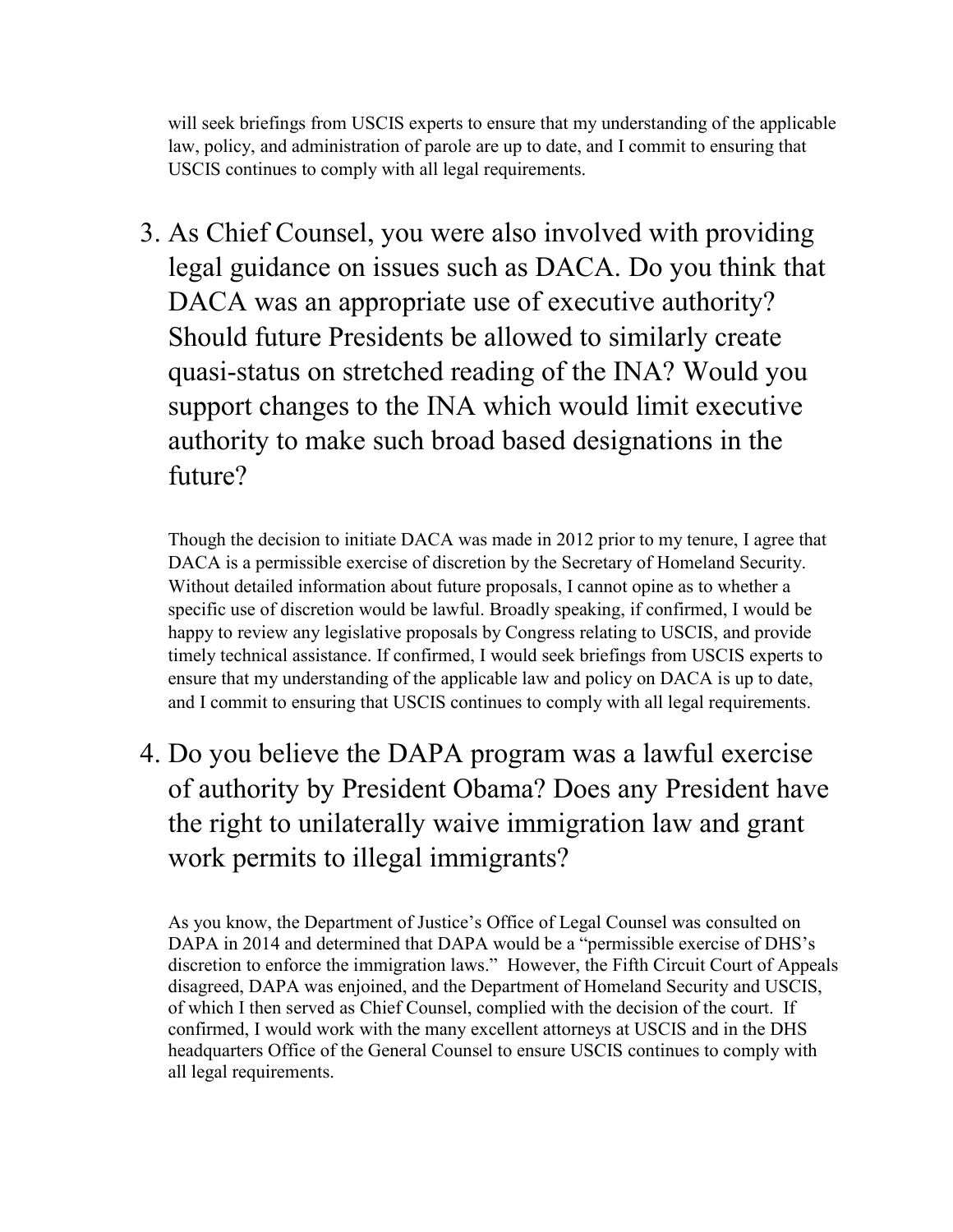5. Should illegal immigrants who have committed additional crimes since arrive in the United States be categorically denied citizenship under any immigration proposals Congress is currently considering?

To address this question, I would need to review specific legislative text and discuss it with experts in this area of immigration law before I could provide an informed view. If confirmed, I would welcome the opportunity to provide technical assistance on immigration proposals being considered by Congress.

# 6. What are your views on asylum reform? Do you support raising the credible fear standard? If not, why not?

If confirmed as Director of USCIS, my duty on asylum would be to ensure that under the law USCIS adjudicates in a fair, efficient, and humane manner claims of credible fear, asylum applications, and any case sent to USCIS from Customs and Border Protection for non-refoulement screening under the Title 42 order. If confirmed, I would seek briefings from agency experts to understand the issues that may limit USCIS's ability to adjudicate in a fair, efficient, and humane manner, and would welcome the opportunity to work with Congress to address these limitations.

# 7. Do you believe that economic migrants are entitled to asylum protections?

The United States has a responsibility to live up to its obligations under the law, and to expeditiously deny claims from those who are ineligible for asylum, while expeditiously approving claims by those applicants who are eligible. Under section  $208(b)(1)(8)$  of the Immigration and Nationality Act (INA), asylum applicants must "establish that race, religion, nationality, membership in a particular social group, or political opinion was or will be at least one central reason for persecuting the applicant." Some granted asylum may also be fleeing untenable economic conditions, but this condition alone does not qualify them for asylum protections under the INA. If confirmed, my duty as USCIS Director would be to ensure USCIS administers its adjudication responsibilities under the law, including for those applying for asylum protection.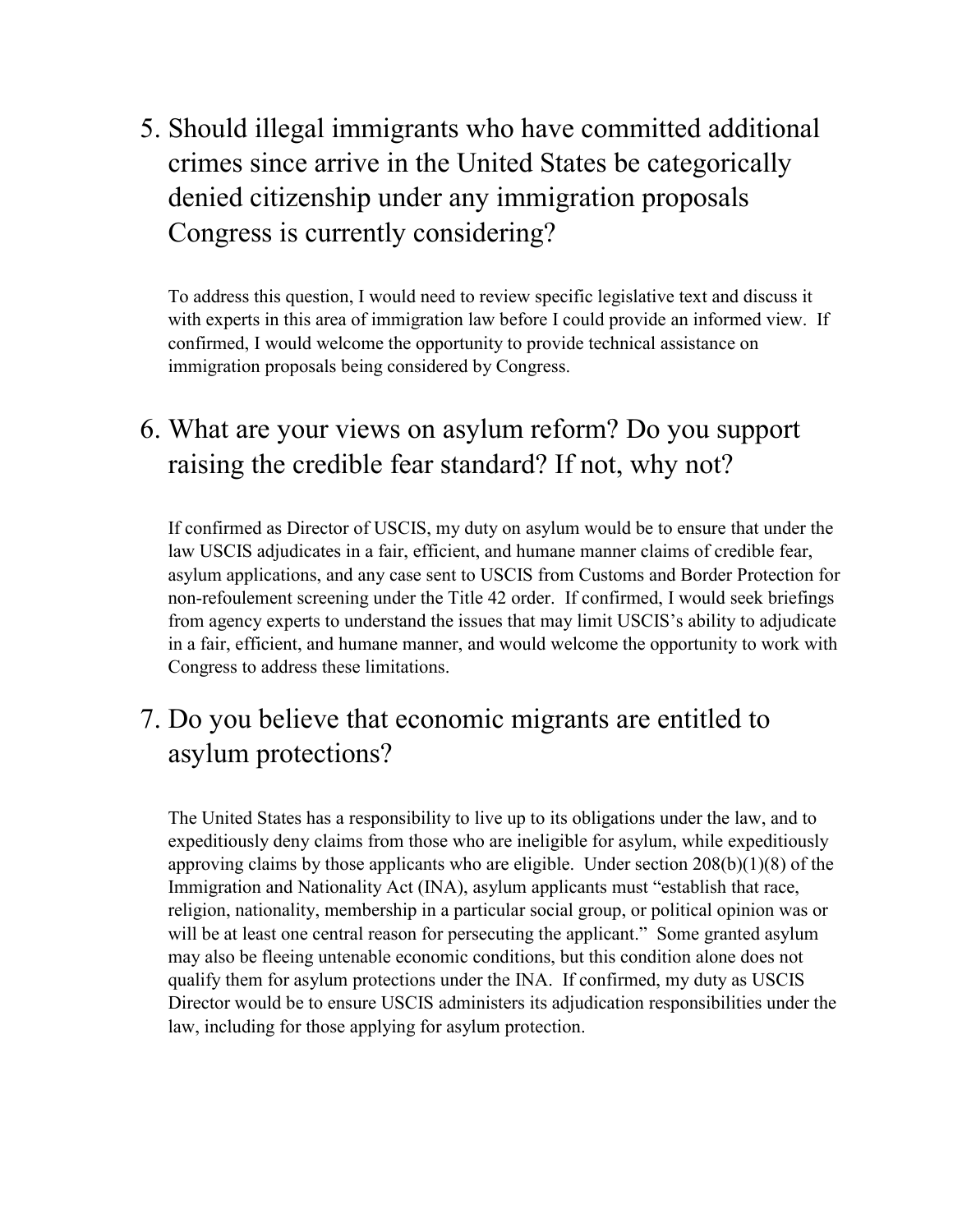# 8. Do you support expedited removal for gang members, felons, sex offenders, and other violent criminal immigrants? If not, why not?

If confirmed as USCIS Director, I will have no role in removal decisions. The Secretary, in his or her "sole and unreviewable discretion," may designate certain noncitizens to whom the expedited removal provisions may be applied.

9. Do you believe the temporary protected status program has been abused? Should temporary protected status be used as a back door way to provide semi-permanent lawful status to illegal immigrants?

The most durable solution to providing certainty to TPS recipients would be for Congress to enact legislation. With that said, historically, administrations of both parties have granted and extended TPS protections, under the law, to those unable to return to their countries for a limited number of reasons under the law, including because of devastation by natural disasters. As USCIS Director, my role with regard to TPS would be to advise the Secretary of Homeland Security on whether to grant, extend, or terminate TPS to certain populations under the law, and to ensure USCIS administers TPS programs in an efficient, fair, and humane manner. In conducting these duties, if confirmed, I commit to complying with the provisions in the Immigration and Nationality Act that govern TPS to the best of my ability.

10. Do you support reforms to the refugee resettlement program to give Congress greater oversight over the number of refugees admitted annually? Do you believe we should increase national security screenings and vetting measures for refugees?

To ensure the integrity of all our immigration programs, and U.S. national security and public safety, effective and robust security vetting procedures are of paramount importance. I fully support the ongoing review and improvement of these protocols, including those required for refugee applicants, to ensure that screening requirements are as effective as possible in detecting national security concerns and fraud. If confirmed, I